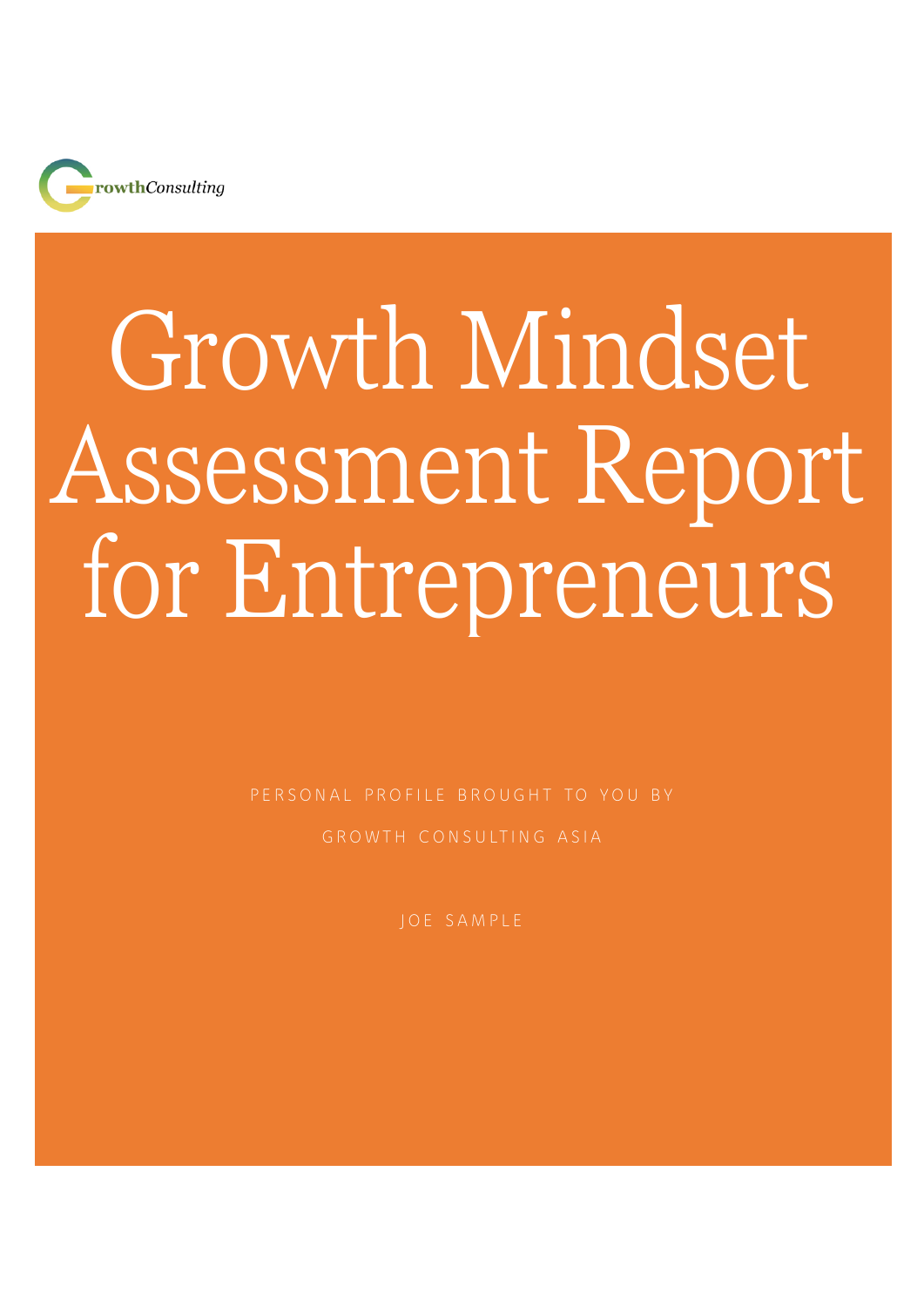

# Personal Details

\_\_\_\_\_\_\_\_\_\_\_\_\_\_\_\_\_\_\_\_\_\_\_\_\_\_\_\_\_\_\_\_\_\_\_\_\_\_\_\_\_\_\_\_\_\_\_\_\_\_\_\_\_\_\_\_\_\_\_\_\_\_\_\_\_\_\_\_\_\_\_\_\_\_\_\_\_\_\_\_\_\_\_\_\_\_\_

Joe Sample JoeSample@email.com

Assessment Date: 10 February 2020 Report Date: 12 February 2020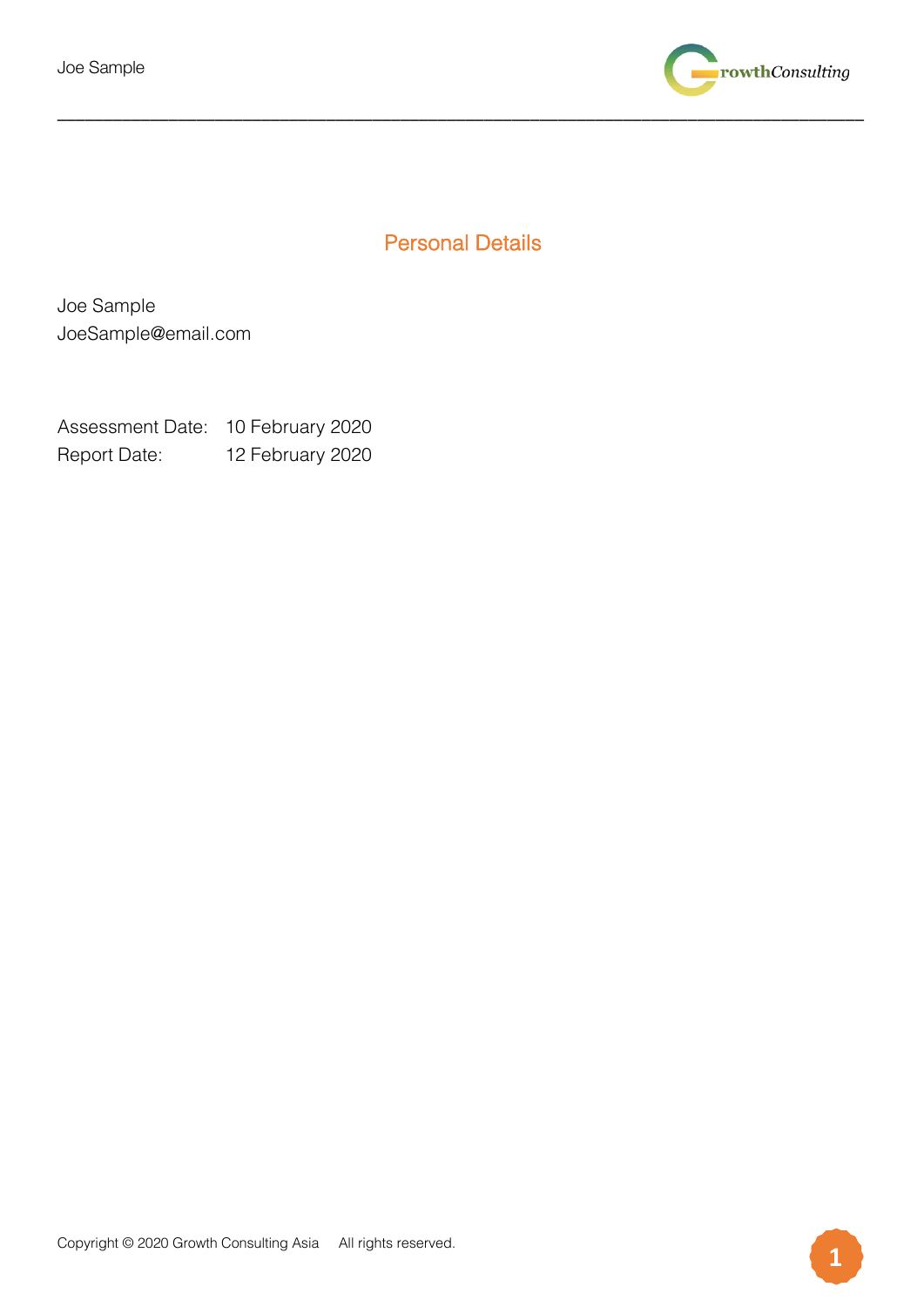

# **Contents**

\_\_\_\_\_\_\_\_\_\_\_\_\_\_\_\_\_\_\_\_\_\_\_\_\_\_\_\_\_\_\_\_\_\_\_\_\_\_\_\_\_\_\_\_\_\_\_\_\_\_\_\_\_\_\_\_\_\_\_\_\_\_\_\_\_\_\_\_\_\_\_\_\_\_\_\_\_\_\_\_\_\_\_\_\_\_\_

| <b>Personal Details</b>                                      | $\overline{2}$ |
|--------------------------------------------------------------|----------------|
| Introduction                                                 | 3              |
| The origins of the fixed and growth mindsets                 | 3              |
| The Five Dimensions of the growth mindset                    | $\overline{4}$ |
| Understanding the growth mindset assessment zones and scores | 8              |
| <b>Your Results</b>                                          | 10             |
| Analysis                                                     | 10             |
| Self-Reflection                                              | 12             |
| Growth Mindset for Entrepreneurs                             | 13             |
| The role of an entrepreneur                                  | 13             |
| Becoming a successful entrepreneur                           | 14             |
| The optimal growth mindset profile for an entrepreneur       | 16             |
| Understanding the optimal entrepreneurship profile           | 17             |
| <b>Gap Analysis</b>                                          | 18             |
| Self-Reflection                                              | 22             |
| Working with the Growth Mindset                              | 23             |
| Leading in times of uncertainty                              | 25             |
| Conclusion                                                   | 27             |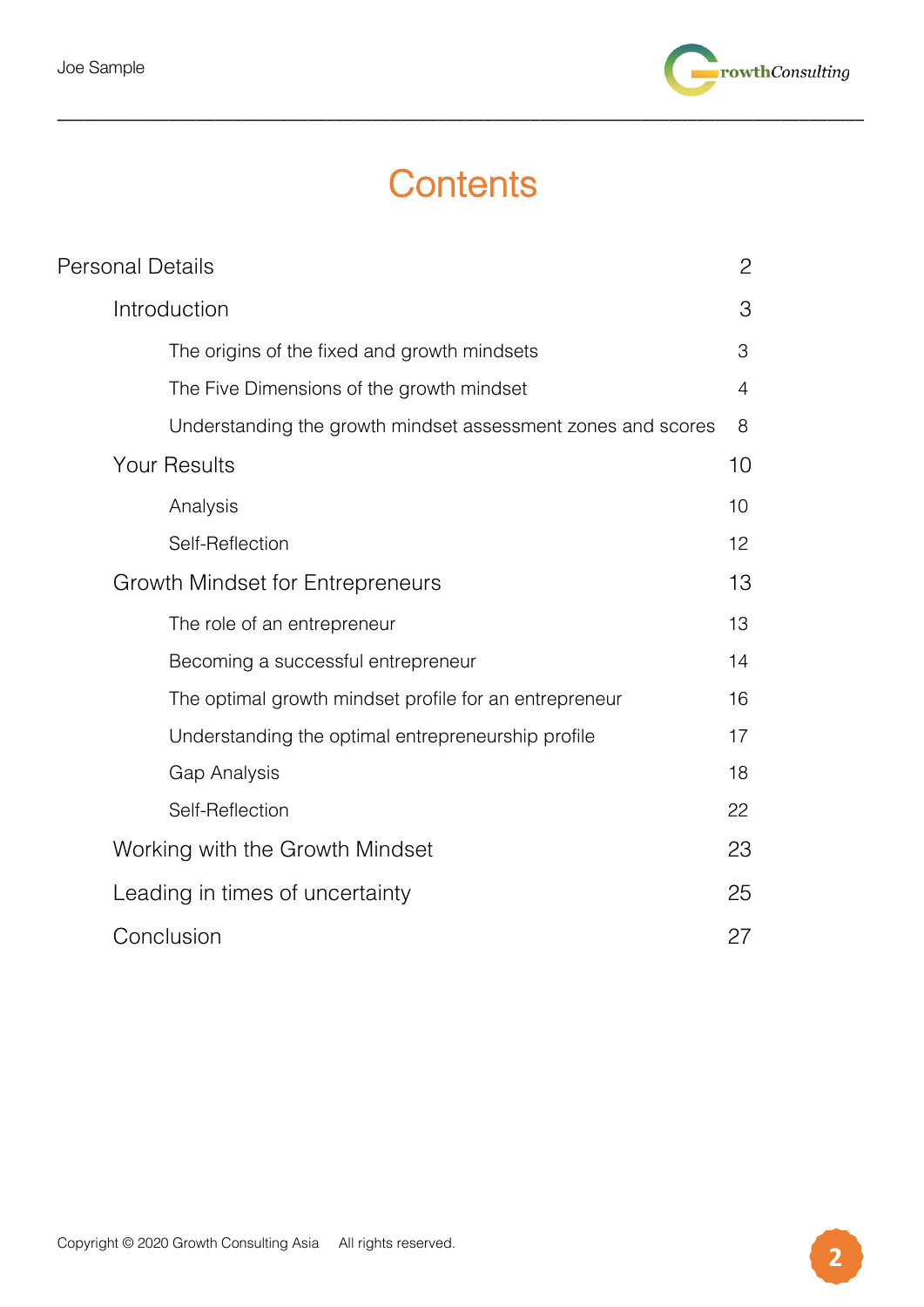

# **Introduction**

\_\_\_\_\_\_\_\_\_\_\_\_\_\_\_\_\_\_\_\_\_\_\_\_\_\_\_\_\_\_\_\_\_\_\_\_\_\_\_\_\_\_\_\_\_\_\_\_\_\_\_\_\_\_\_\_\_\_\_\_\_\_\_\_\_\_\_\_\_\_\_\_\_\_\_\_\_\_\_\_\_\_\_\_\_\_\_

This Growth Mindset Assessment Profile is based on Joe Sample's responses to the Growth Mindset Assessment which was completed on 10 February 2020.

# The origins of the Fixed and Growth Mindset

Dr. Carol Dweck is a professor of psychology from the University of Stanford. She did research on why some children excelled in school and why some struggled. In the course of her work, she uncovered what is now known as the growth and fixed mindsets. In summary, the fixed mindset is the tendency to look at intelligence as fixed, that which cannot change later in life. It also tended to keep one rooted in their past successes, not venturing beyond the scope of their success, since intelligence is limited. After all, if they venture too far out, they may no longer be successful, and that would undermine all their efforts getting to where they are now. This tends to cause their decision-making to be laboriously slow – since they need to be 100% sure they will succeed before they do something. And since they cannot be sure, they vacillate. And at any sign that they might be heading towards failure, they will give up; so as to protect their fragile concept of intelligence and success.

On the other hand, the growth mindset is one that accepts that intelligence and knowledge can grow. They know that, after all, they don't know what they don't know; so staying within the relatively safe confines of their own intelligence will not uncover what they don't know. Hence, they are willing to "risk" their current success status to uncover what they don't know, often "failing" along the way. Yet they know that the best time one learns is when one fails and not when one is successful. So as they "fail", they learn, they adapt and they try again. As they test the limits of their knowledge and intelligence, they are rewarded with greater knowledge and intelligence, thereby creating a virtuous cycle of learning and growth. They understand that "failure" is the currency of intelligence, and the more they fail, the better they get at being successful. After all, failure and success are two sides of the same coin.

This created the baseline for GCA's research. We wanted to find out what drivers caused the growth mindset and if we could measure them. This led us uncover the 5 Dimensions of the Growth Mindset.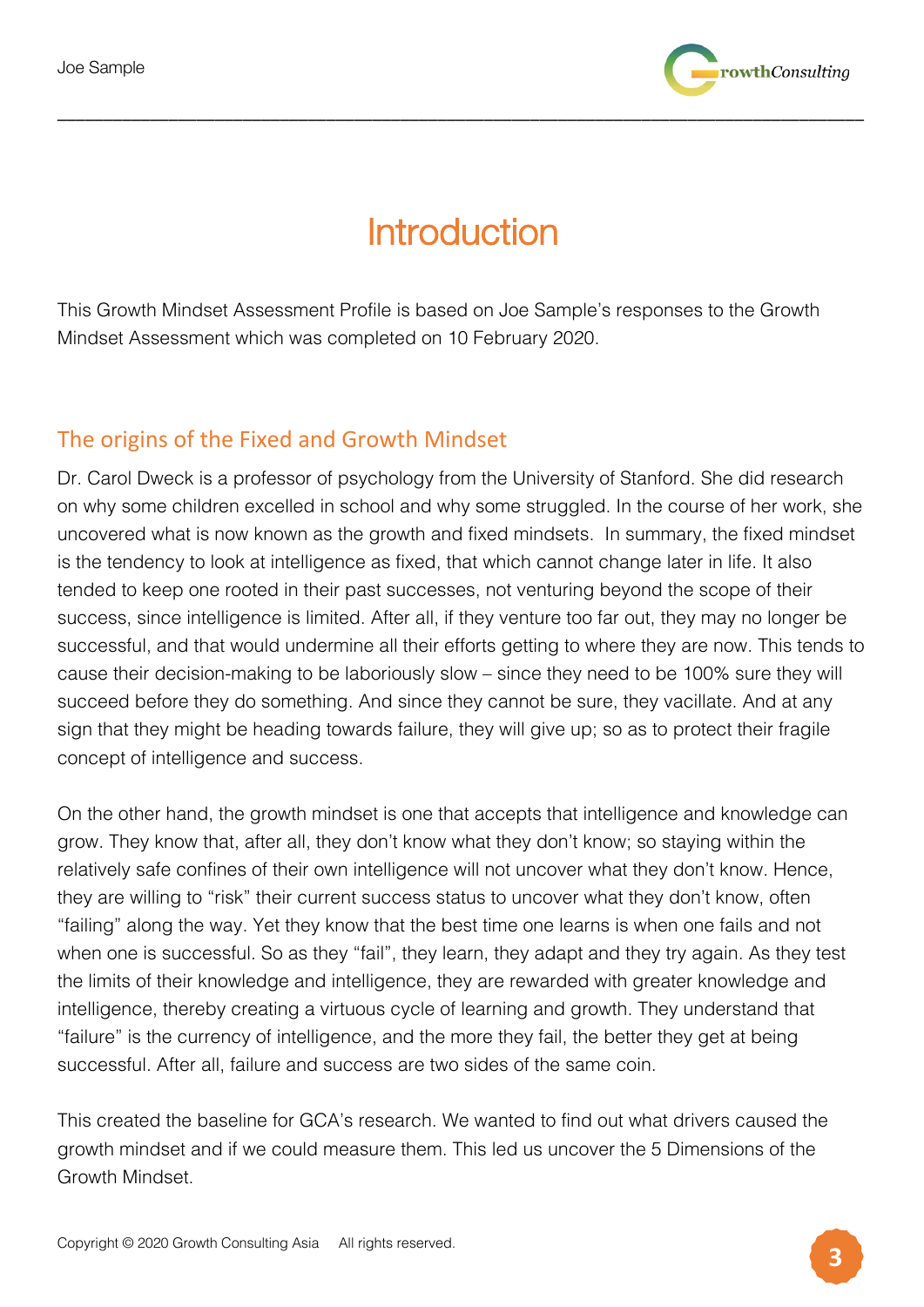

# The Five Dimensions of the Growth Mindset

Over the years from 2015 till 2019, GCA teamed up with a psychology researcher who had a backend traits modelling system, to uncover what drivers impacted the growth mindset. Starting from more than 10, we slowly narrowed it down to 5 traits. These 5 traits – or dimensions – are the key drivers of the growth mindset. The five dimensions are:

\_\_\_\_\_\_\_\_\_\_\_\_\_\_\_\_\_\_\_\_\_\_\_\_\_\_\_\_\_\_\_\_\_\_\_\_\_\_\_\_\_\_\_\_\_\_\_\_\_\_\_\_\_\_\_\_\_\_\_\_\_\_\_\_\_\_\_\_\_\_\_\_\_\_\_\_\_\_\_\_\_\_\_\_\_\_\_

- Learning
- Bounce Back
- Risk Taking
- Forward, and
- Pride

# Learning

This dimension comprises your ability to learn, your love of new knowledge, your sense of wonder and your curiosity. It is no wonder that the growth mindset is also called the learning mindset.

But this dimension is not about being book smart. This is not about taking tests and passing exams. This is about finding things out; it is about experimenting with ideas, with concepts. It is about uncovering what you don't know, so that you expand your knowledge and intellect. It is about embracing "failure" for the richness that it provides.

Of course, one cannot deliberately fail at something; there is not much learning there. One must try his/her level best to do well and succeed, and by doing so, will get closer to being the ultimate success. And if not, then, one will learn. This is the Learning dimension.

## Bounce Back

This dimension refers to one's resilience, one's ability to get up when one is down, dust the dirt off and move on. It is one's capacity to recover from a setback and not be overly weighed down by it. It is obviously about not giving up!

The thing about Bounce Back is that it is a little bit character, a little bit confidence, a little bit competence, a little bit connection and a whole lot of coping (5C's).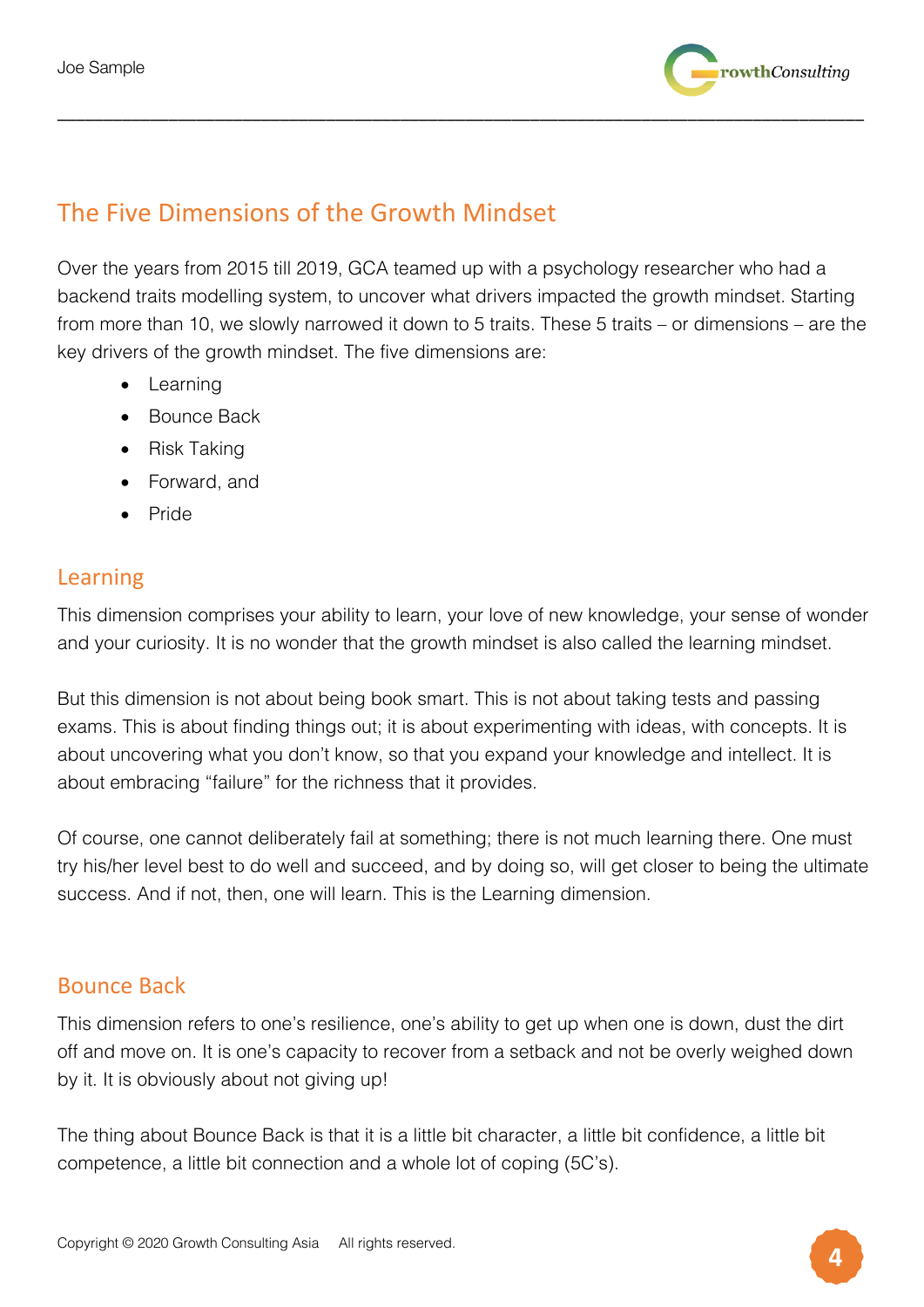

Character is obvious; we build resilience into our DNA over time. Every trial we face builds our character, and this empowers us to become more resilient and bounce back better.

\_\_\_\_\_\_\_\_\_\_\_\_\_\_\_\_\_\_\_\_\_\_\_\_\_\_\_\_\_\_\_\_\_\_\_\_\_\_\_\_\_\_\_\_\_\_\_\_\_\_\_\_\_\_\_\_\_\_\_\_\_\_\_\_\_\_\_\_\_\_\_\_\_\_\_\_\_\_\_\_\_\_\_\_\_\_\_

Competence is also obvious. If we don't know how to do something, or what we need to do next, then our ability to bounce back is hampered.

Connection refers to the people we can call for help. We cannot do things on our own, especially when we fall. To bounce back, we need our connections to lend us a helping hand; just as we can be that helping hand for others in time to come.

Confidence is yet another key trait, and that comes when we have the above three in spades. Hence, you will see that all these come together to reinforce the Bounce Back dimension.

Lastly, coping. This is a BIG factor in bouncing back. By developing positive coping strategies like exercising, dancing, reading, etc, we can bounce back better!

# Risk Taking

We are all familiar with the concept of risk, and for many of us, we try to avoid it! This is understandable. But there is benefit to risking oneself to learn because if we do not put ourself out there, we will not be able to test what we know and what we don't. Of course, this does not mean that one can be reckless. This dimension is about taking small risks for the sake of learning, for the sake of growing, so as not to be stuck in the status quo.

What do we risk? Obviously if you are putting money down, then you risk that. Whenever money is concerned, we always say "fail fast, fail cheap"; meaning that if you are going to risk money, make it as little as possible, and get an outcome as quickly as possible. Rather than spending a huge chunk of money on one major project, break that up into smaller chunks of fast experiments. Fail fast, fail cheap.

What else do you risk? Well, of course you risk your reputation, especially if you pride yourself to always be right. You risk people laughing at you, especially if you get it wrong. You risk telling people you actually don't know the answer, which to some, is career suicide. Except that it isn't.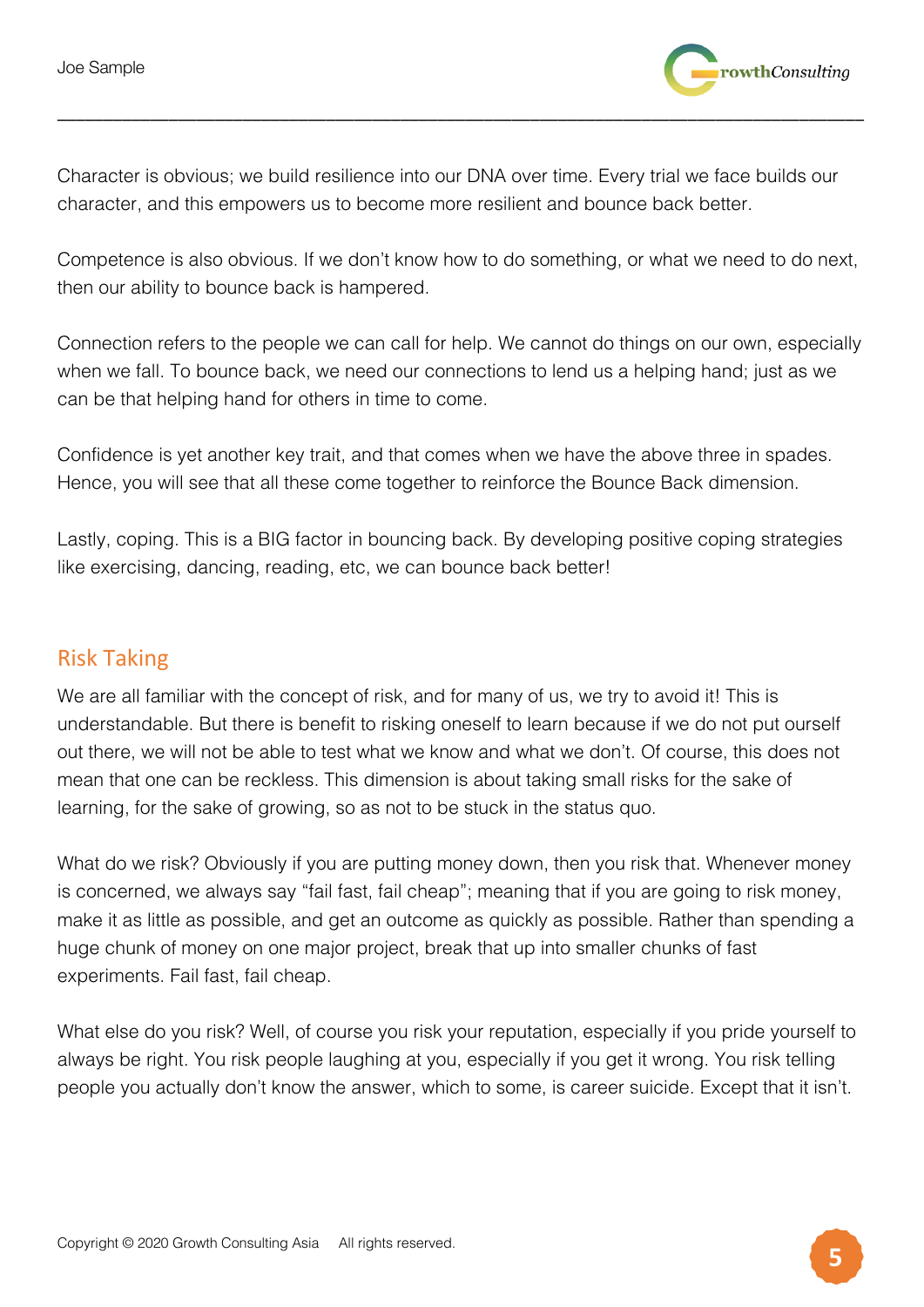

All the above risks are par for the course when you are trying to learn; and if you are able to put all those on the line, you will be able to go beyond what you know, into what you don't. And as we have said, the learning mindset is the growth mindset. So, a little bit of risk taking is good; just don't be reckless!

\_\_\_\_\_\_\_\_\_\_\_\_\_\_\_\_\_\_\_\_\_\_\_\_\_\_\_\_\_\_\_\_\_\_\_\_\_\_\_\_\_\_\_\_\_\_\_\_\_\_\_\_\_\_\_\_\_\_\_\_\_\_\_\_\_\_\_\_\_\_\_\_\_\_\_\_\_\_\_\_\_\_\_\_\_\_\_

# Forward

Forward is the direction we will want to take in MOVING! So here, the key is action. Ultimately, all of us need to apply ourselves to move toward our goal.

But, do you expect the journey to be smooth? Do you plan every single step of the way from Point A to Point Z before you take your first step? Do you need to be 100% certain about your outcome before you embark (well maybe not 100% but a high enough percentage)?

The thing is, by the time we confirm steps A to Z, and we are ready to move, step C would already have changed. So, by the time you got there, you would still be none the wiser from when you first started planning!

We are not decrying planning. Indeed, as Benjamin Franklin once said, "If you fail to plan, you plan to fail." The point is, there is a time for planning and a time for action. The planning is not to get you 100% sure of all the steps; it is to give you better confidence in moving ahead. But remember, the minute you step on that pathway, your route would have changed, and you must be prepared for that.

But if you fear the journey because you know it will be evolving and changing, then you will never get started, and then you will never get to where you want to be!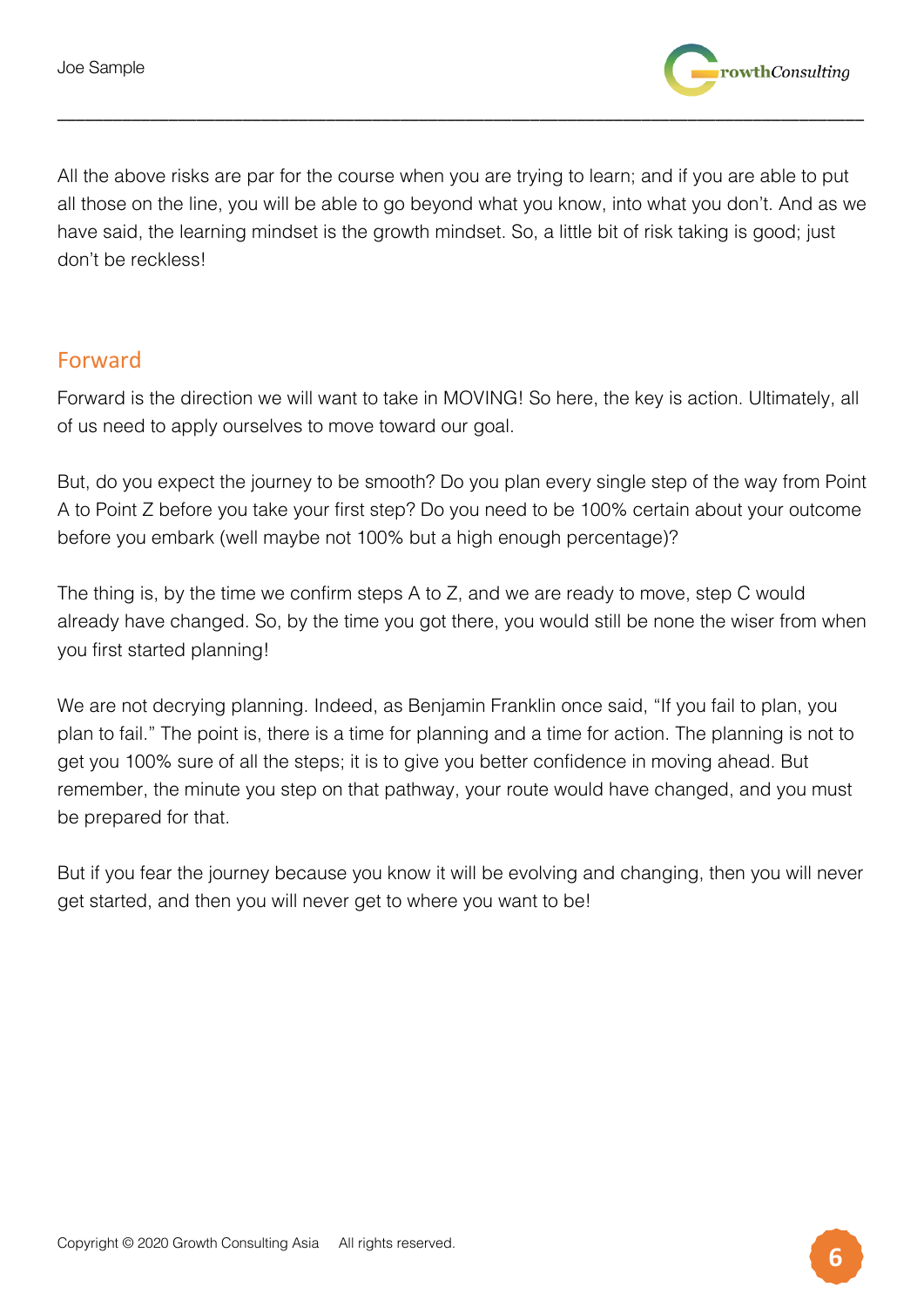

# Pride

In a way, all the earlier dimensions are positive, but this one may have a negative connotation. Yet, we are not referring here to arrogance; we are also not really referring to your feelings of pride in your work. It is somewhere in the middle.

\_\_\_\_\_\_\_\_\_\_\_\_\_\_\_\_\_\_\_\_\_\_\_\_\_\_\_\_\_\_\_\_\_\_\_\_\_\_\_\_\_\_\_\_\_\_\_\_\_\_\_\_\_\_\_\_\_\_\_\_\_\_\_\_\_\_\_\_\_\_\_\_\_\_\_\_\_\_\_\_\_\_\_\_\_\_\_

What we mean by pride is the tendency to be stuck in the past; of viewing your past achievements as "sacrosanct" and of not risking your reputation from your past achievements by doing anything that would jeopardise it.

It also means doing things today based on what you used to do; based on the successes that you achieved earlier. People who tend to have high pride (which means this is a fixed tendency towards this dimension) can be heard saying, "I have ALWAYS done it this way, and it worked just fine!"

There will be some situations where what you had done in the past is still valid today, but what we need to be mindful of, is when it ISN'T. Hence, when someone has a high pride tendency, we need to uncover which of past experiences still work and which are no longer valid, and then change those.

By acknowledging that one's ideas or experiences may be wrong, one opens up a growth tendency towards "pride" and uncovers more of what will work today.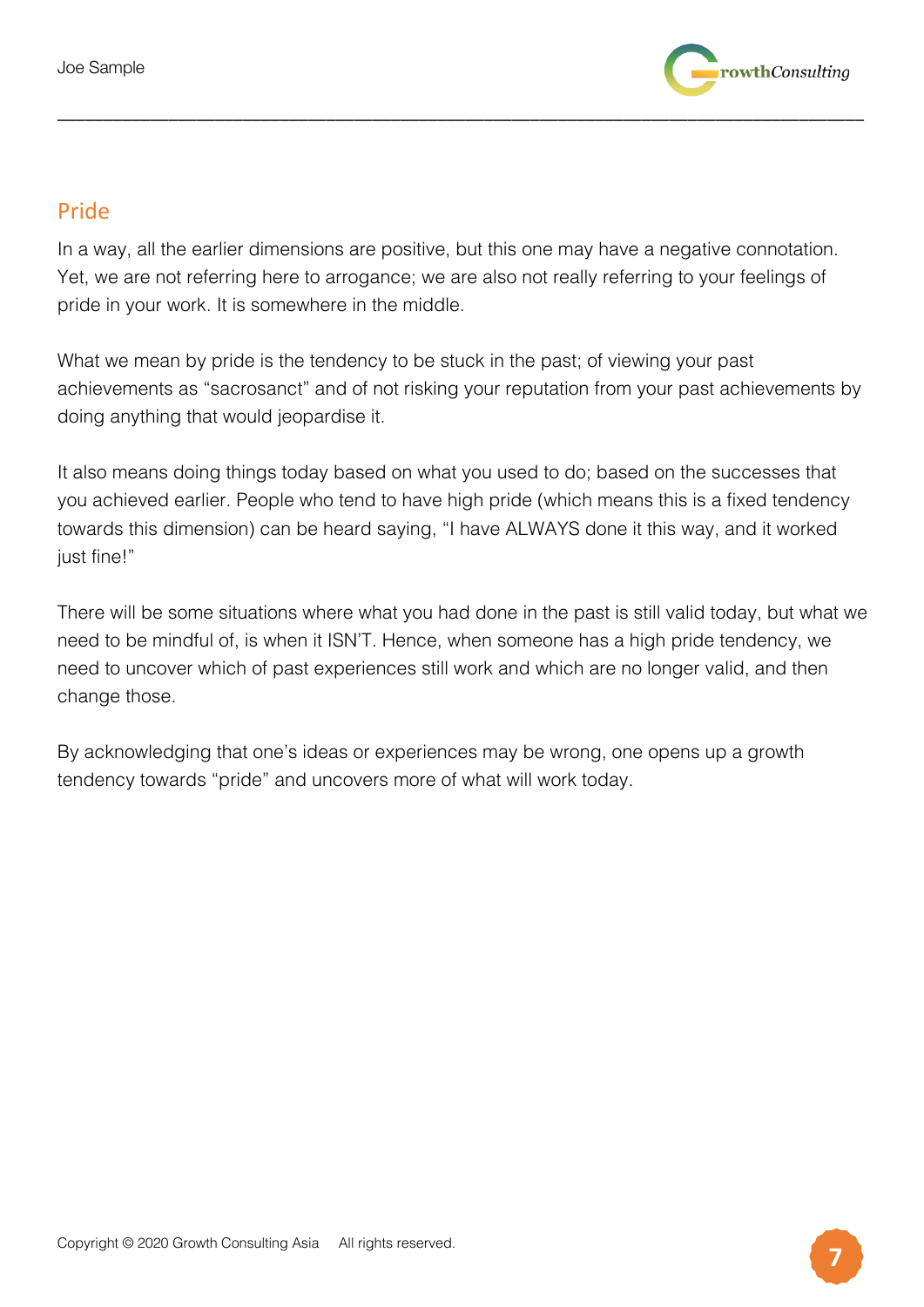

# Understanding the growth mindset assessment zones and scores

Our research had led us to identify that there are three zones of mindset, not two. While there are the fixed and growth zones, we uncovered a third - the transition zone. This is the zone where people could display a mixture of fixed and growth tendencies, depending on the situation. So for some situations, they might display fixed tendencies, and then for other situations, they could display growth tendencies.

\_\_\_\_\_\_\_\_\_\_\_\_\_\_\_\_\_\_\_\_\_\_\_\_\_\_\_\_\_\_\_\_\_\_\_\_\_\_\_\_\_\_\_\_\_\_\_\_\_\_\_\_\_\_\_\_\_\_\_\_\_\_\_\_\_\_\_\_\_\_\_\_\_\_\_\_\_\_\_\_\_\_\_\_\_\_\_

The scoring range for each of the zones is as follows:

| SCORING                 |
|-------------------------|
| $G$ ROWTH: $> = 3.4$    |
| $TRANSITION: 3.3 - 2.4$ |
| $FIXFD: < = 2.3$        |

For the Learning, Bounce Back, Risk-Taking and Forward dimensions, the higher the score, the higher the tendencies are for these dimensions.

However, for the Pride dimension, the higher the score, the lower would be your pride tendency. Hence, if one scored 3.6 for Pride, it means that the person does not view his or her past successes as the solution for future problems, but is open to learning how to navigate the new normal.

## Interrelationship of dimensions

At this stage, you would probably have noticed that one dimension impacts another, as another would impact yet another one. Obviously, if you can bounce back better, you can be more willing to take more risks. And, if you are more willing to take risks, you would be able to learn more.

You would also be able to see that if you are fixed in your Pride, you won't be able to learn. This will also impact on your ability to take risks as well as your bounce back.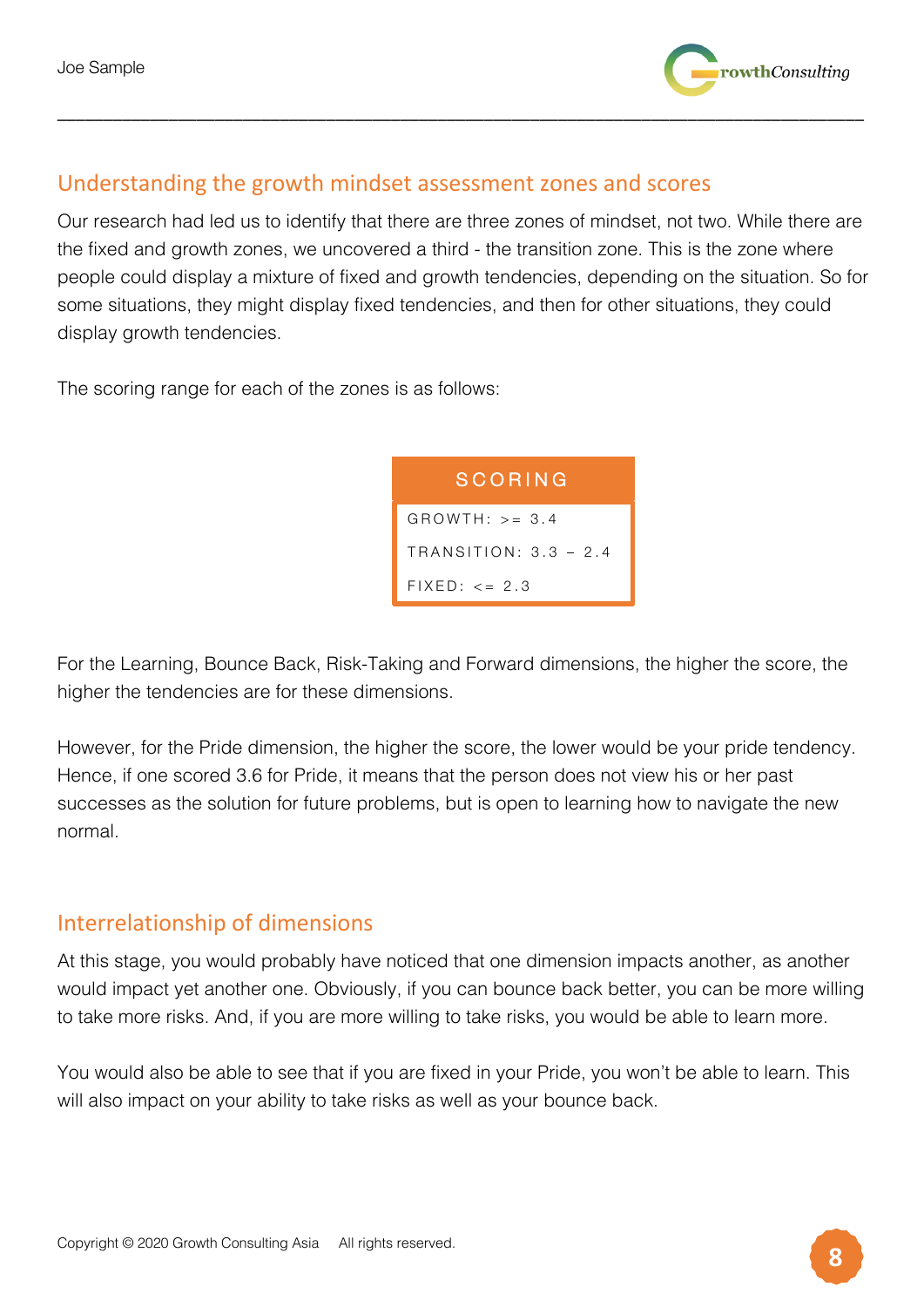

Hence, there is a strong inter-relationship among the dimensions, as shown in this system map:

\_\_\_\_\_\_\_\_\_\_\_\_\_\_\_\_\_\_\_\_\_\_\_\_\_\_\_\_\_\_\_\_\_\_\_\_\_\_\_\_\_\_\_\_\_\_\_\_\_\_\_\_\_\_\_\_\_\_\_\_\_\_\_\_\_\_\_\_\_\_\_\_\_\_\_\_\_\_\_\_\_\_\_\_\_\_\_



You will see that Pride impacts on Learning, Bounce Back and Risk Taking, and those, in turn, impact on one another, and all of them, finally, impact on Forward.

In other words, your tendency to learn, to take risks and to bounce back will all contribute towards your tendency to move ahead. But, all of these are controlled by your tendency to either think you already know the situation, or to acknowledge that what you know may not be enough to solve the situation.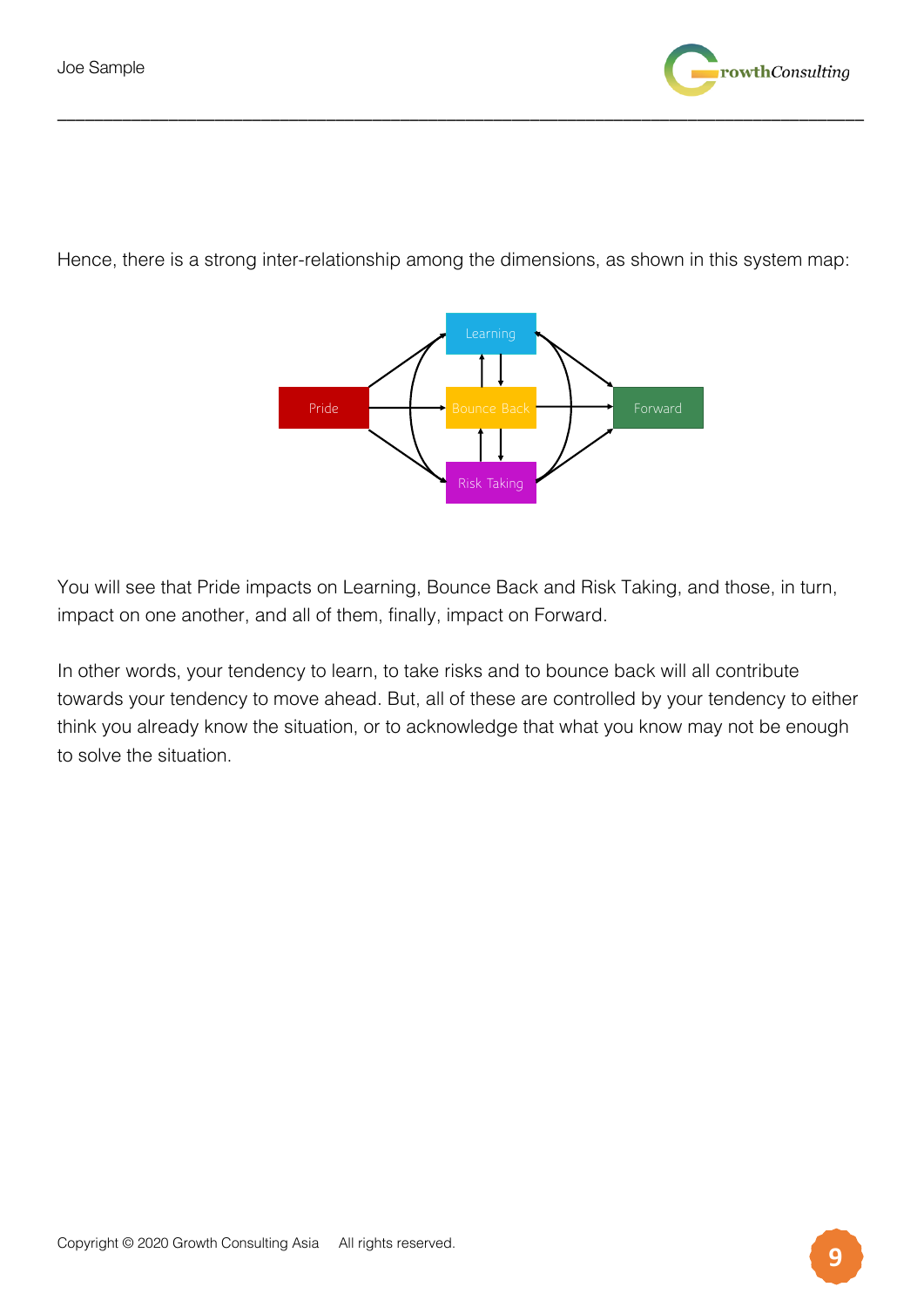

# **Your Results**

\_\_\_\_\_\_\_\_\_\_\_\_\_\_\_\_\_\_\_\_\_\_\_\_\_\_\_\_\_\_\_\_\_\_\_\_\_\_\_\_\_\_\_\_\_\_\_\_\_\_\_\_\_\_\_\_\_\_\_\_\_\_\_\_\_\_\_\_\_\_\_\_\_\_\_\_\_\_\_\_\_\_\_\_\_\_\_

Your growth mindset assessment scores are shown here:



## Analysis

#### 1. Learning

Your Learning dimension is in the growth zone.

You have a growth tendency towards Learning. This means that you tend to uncover new knowledge in a wide range of subjects, either by way of formal learning or informally through experience. You are inquisitive and ask questions not to humiliate or embarrass but to understand and uncover. You also tend to be curious about the truth, asking questions with wonderment. In problem solving, you tend not to jump to conclusions but use both research and experiment to uncover what is really happening. You also tend to view "failures" as a means to learn something new, and change your tack from there. When it comes to reading, you find yourself interested in all types of information for the sake of finding new insights.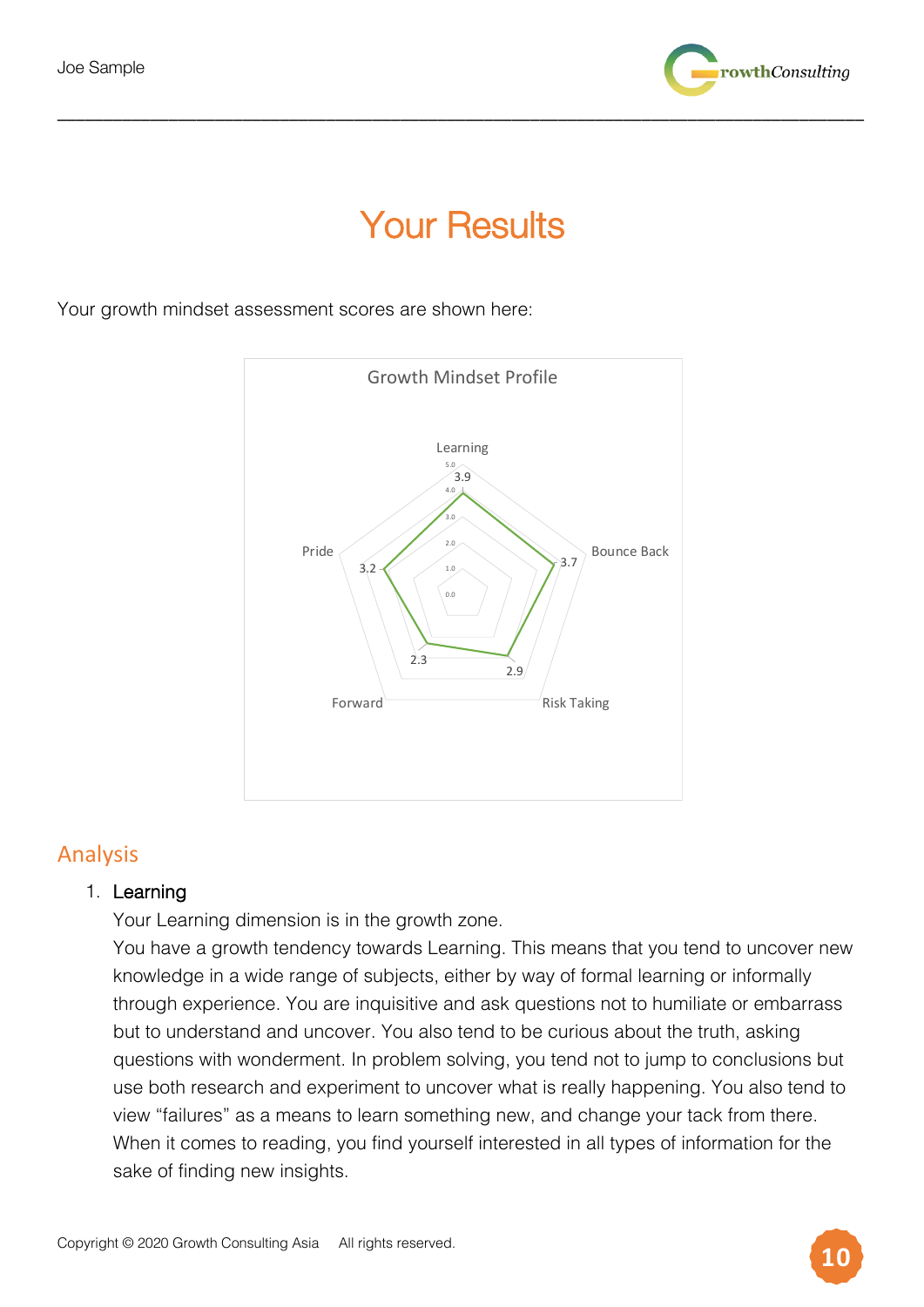

#### 2. Bounce Back

Your Bounce Back dimension is in the growth zone.

Your growth tendencies for Bounce Back means that you tend to be able to pick yourself up from a fall, to dust yourself and walk on. You know how to create a support structure to call on whenever you enter into situations of uncertainty. This tends to give you the confidence to step into the unknown, relying both on your own resourcefulness as well as your support group. You also tend to be able to focus on what you can do next, rather than ruminate on what you had done wrong. You tend to believe that no one is perfect, and there is no shame in falling. You also tend to be confident in your ability to think, reason, respond, and move on.

\_\_\_\_\_\_\_\_\_\_\_\_\_\_\_\_\_\_\_\_\_\_\_\_\_\_\_\_\_\_\_\_\_\_\_\_\_\_\_\_\_\_\_\_\_\_\_\_\_\_\_\_\_\_\_\_\_\_\_\_\_\_\_\_\_\_\_\_\_\_\_\_\_\_\_\_\_\_\_\_\_\_\_\_\_\_\_

#### 3. Risk Taking

Your Risk Taking dimension is in the transitional zone.

You are in the higher half of the transition zone for Risk Taking. What this means is that you tend to be more growth minded in your risks, not minding very much how people react to your "failures". You may be comfortable being laughed at, or even be seen as a "failure". However, there are some fixed elements that you might not be able to let go of. Some of them may be related to losing money, time or other resources when you are wrong. This will sometimes make you cautious, and that can slow down your decisions. Other fixed elements may be related to your sense of self, your abilities to be looked upon as a successful person. You may be reluctant to risk that sense of success for a chance to see what is right or what is wrong. This tends to make you measured in your response when you come up against these fixed tendencies. Otherwise, you are quick in your response to test new ideas.

#### 4. Forward

Your Forward dimension is in the fixed zone.

A fixed score for Forward does not mean that one does not move ahead; it means that one prefers to plan all the steps from where one is to where one wants to be. For you, this means that you tend not to want to leave the forward movement to chance, preferring to ensure that each step is certain, and all steps are accounted for, before you step off. This tends to make your decision to move slower than most people since you need complete confidence that once you get moving, you will be successful. Oftentimes, this leads to you overthinking the process, and planning more than acting. You also tend to find out fairly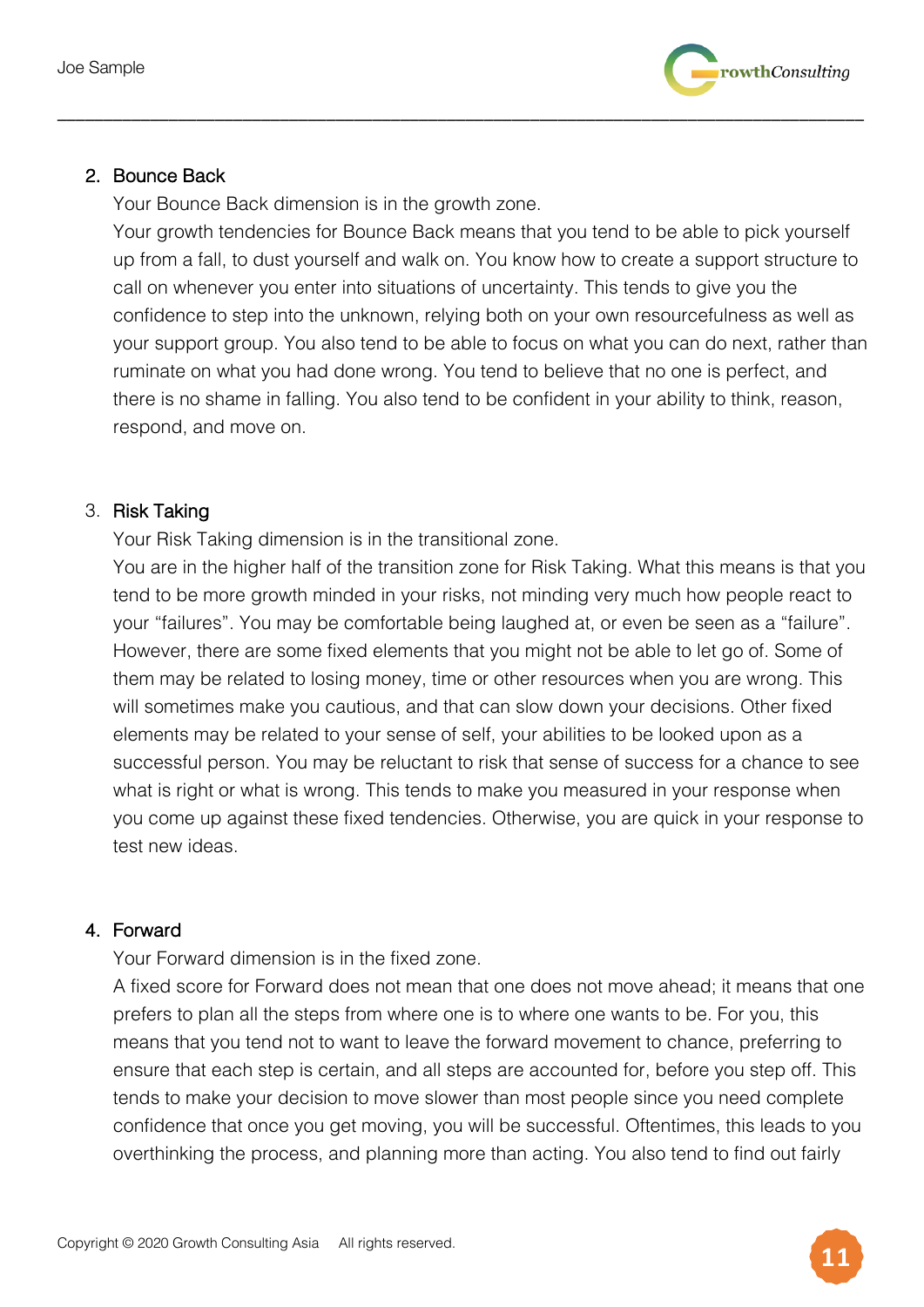

early into your journey when you finally do step off, that your plans are not as accurate as you thought. This tends to impact your next decision, slowing you down even more.

\_\_\_\_\_\_\_\_\_\_\_\_\_\_\_\_\_\_\_\_\_\_\_\_\_\_\_\_\_\_\_\_\_\_\_\_\_\_\_\_\_\_\_\_\_\_\_\_\_\_\_\_\_\_\_\_\_\_\_\_\_\_\_\_\_\_\_\_\_\_\_\_\_\_\_\_\_\_\_\_\_\_\_\_\_\_\_

#### 5. Pride

Your Pride dimension is in the transitional zone.

You are in the higher transitional zone for Pride. What this means is that while you are confident in your convictions and experience, and you tend to use them to make your decisions about actions and the way forward, you will hear out the perspectives of others around you and take their point of view under consideration. However, in situations that are very clear to you that you are right and have seen the outcomes before, you simply make the decision and move ahead so as not to waste time. Notwithstanding that, you tend to spend some time contemplating whether your experience and your judgement fit the scenario, looking for areas where they diverge and then how you can bridge that knowledge gap.

# Self-Reflection

Think through the above analysis for your growth mindset dimensions. Answer the following questions, and discuss them with your coach:

- 1. In what areas do I agree with the description of my mindset?
- 2. In what areas do I disagree with the description of my mindset?
- 3. How much of what I disagree to is based on my Pride getting in the way?
- 4. In what situations in my life have I displayed the mindsets outlined above?
- 5. What else have I learnt about myself?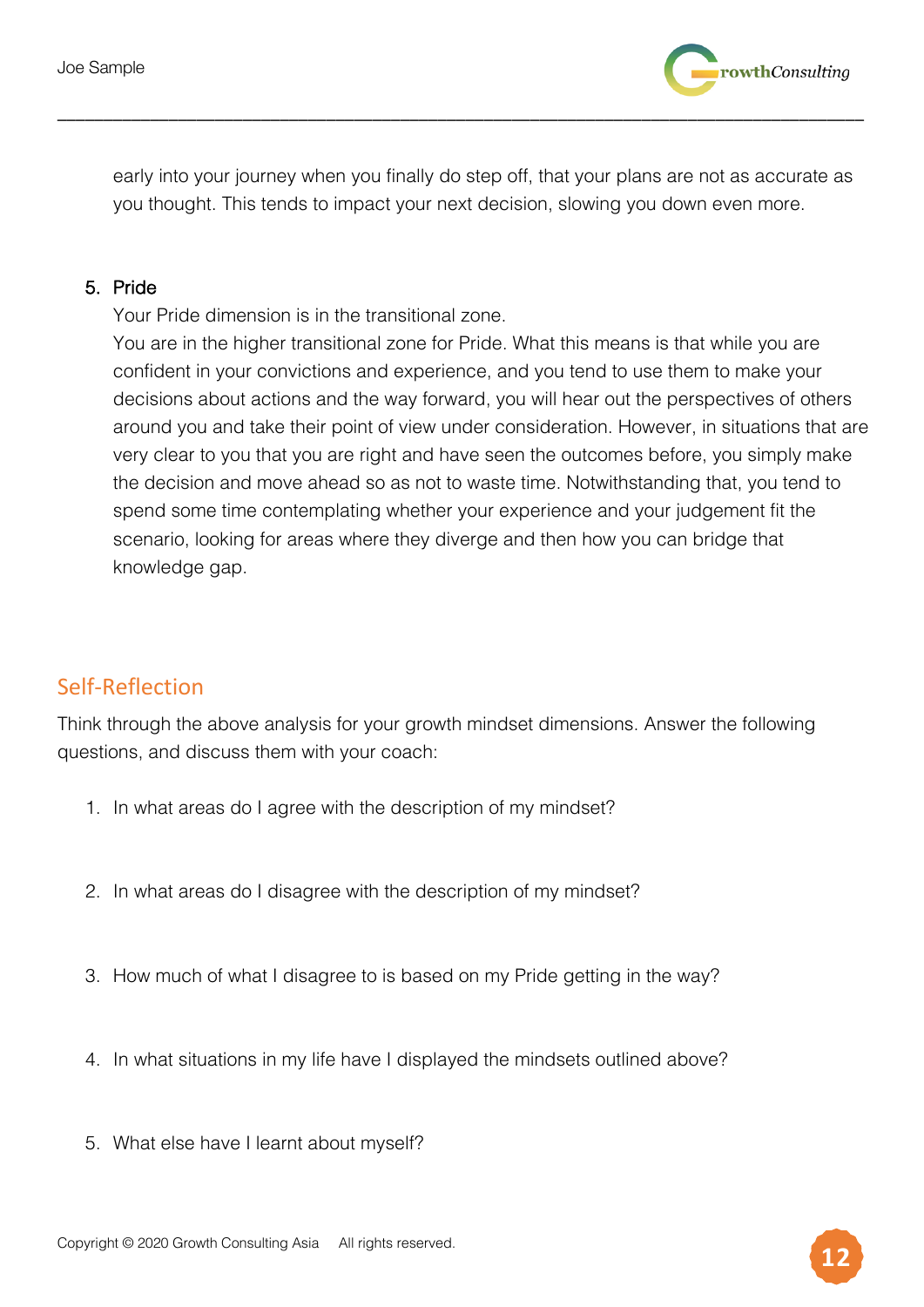

# Growth Mindset for Entrepreneurs

\_\_\_\_\_\_\_\_\_\_\_\_\_\_\_\_\_\_\_\_\_\_\_\_\_\_\_\_\_\_\_\_\_\_\_\_\_\_\_\_\_\_\_\_\_\_\_\_\_\_\_\_\_\_\_\_\_\_\_\_\_\_\_\_\_\_\_\_\_\_\_\_\_\_\_\_\_\_\_\_\_\_\_\_\_\_\_

# The role of an entrepreneur

An entrepreneur is one who creates a firm, aggregates capital and labour in the production of goods or services, which are sold for a profit. The entrepreneur operates in a high-risk environment with the promise of high returns; but those returns may not emerge, leading to loss of capital and jobs. Entrepreneurship is an important economic driver because it spurs innovation, growth and employment. Even if an entrepreneur starts out as the sole employee of the business, as it grows, she/he will need to get help from others. No business can sustain itself without growth, and depending on the type of business, some will need to hire more people as it grows, others less. While some definitions of entrepreneurship count traders – people who take buy/sell positions on various financial tools and commodities – as entrepreneurs, such roles do not face these three typical entrepreneurship challenges:

- 1. navigating bureaucracy
- 2. hiring talent
- 3. obtaining financing

Navigating bureaucracy. There is a reason why entrepreneurs work closely with government officials. They need their help to smooth the path for licensing, funding and economic prioritisation. In a sense, the entrepreneur is always influencing policy and bureaucracy either through their direct contact with politicians or through chambers and trade associations. That is why an entrepreneur cannot work alone, and if they want to ensure growth, they will have to uncover the "secret passages" that allow one to traverse more smoothly and quickly to the endstate.

Hiring talent. The entrepreneur knows that he does not know everything. As such, he needs to enrol the talent of many people - either as employees or as partners. Normally, an entrepreneur starts out with one or two partners, people who can add value to the business by bringing in diverse but complementary skills. Partners, normally called co-founders, are driven by the potential of the business and they take a share of the profits. Employees are added later when the business shows sufficient sustainability. Each new employee comes in to fulfill a certain role that the co-founders undertook. Due to rapid expansion, the co-founders have less time to perform those roles, which are then passed on to employees. The challenge here is to find the right people to hire, and in a tight labour market, the business finds itself competing with bigger,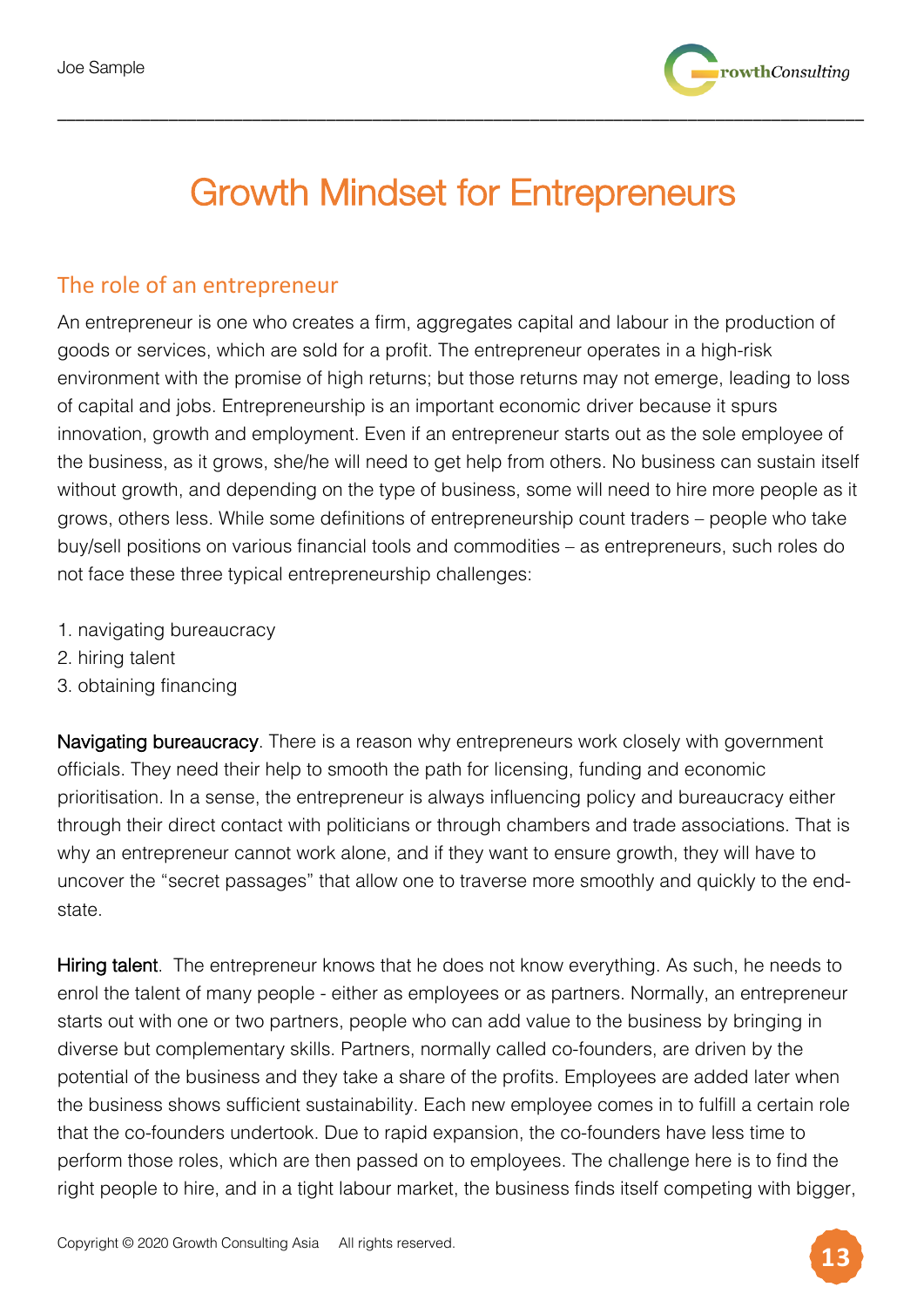

more traditional companies. This requires the entrepreneurial business to focus on non-traditional hiring practises like profit sharing, stock options, or an exciting job scope. Hiring and keeping good talent is a constant struggle for entrepreneurs.

\_\_\_\_\_\_\_\_\_\_\_\_\_\_\_\_\_\_\_\_\_\_\_\_\_\_\_\_\_\_\_\_\_\_\_\_\_\_\_\_\_\_\_\_\_\_\_\_\_\_\_\_\_\_\_\_\_\_\_\_\_\_\_\_\_\_\_\_\_\_\_\_\_\_\_\_\_\_\_\_\_\_\_\_\_\_\_

Obtaining financing. Some businesses are novel enough to attract angel investments or even venture capital. These forms of capital normally involve shareholder dilution, and founders may not be open to diluting, and bringing a stranger onto the board who dictates business decisions. Some businesses may benefit from crowdfunding, where startup costs are shared and some risk is borne by early customers. Other entrepreneurs consider bootstrapping, which is the pooling of co-founders' monies to start the business and grow from there. Others are able to secure business loans from financial institutions or the government. This is not easy as financial institutions always demand a personal guarantee from the founders, and that might open up risks for the entrepreneur. Apart from startup funding, other types of capital entrepreneurs look for include: working capital, trade financing, receivable factoring, purchase order financing and equipment leasing. Money is the lubricant for businesses!

# Becoming a successful entrepreneur

Although there are myriad ways to become a successful entrepreneur, there are several general steps that entrepreneurs take to become successful:

### 1. Have diverse skillsets

Repertoire is the range of skills that you possess. If you have a broad repertoire, it means that you are skilled in many areas that can support your business. If your repertoire is narrow, then you have limited skillsets that you can call upon to give your business a boost. Skillsets are not difficult to acquire; it requires interest and learning. As an entrepreneur, you need to understand marketing, business development, product development, sourcing, negotiating, customer management and financial management! That is very broad scope indeed! The entrepreneur does not need to start with all these skillsets, but she/he will need to develop them along the way. For an entrepreneur, learning is a very important skill. Lifelong learning, in fact.

#### 2. Identify a problem to solve

Being a startup, the entrepreneur is very cognisant that she/he does not have all the resources to solve all the problems she/he wants to. Hence, there is a need to focus; focus on the industry, focus on the people, and focus on the jobs to be done. The problem need not be some big, complex issue like solving world hunger. It is something that industry players have overlooked, or decided not to focus on due to its scale. The best way to identify problems is to look at these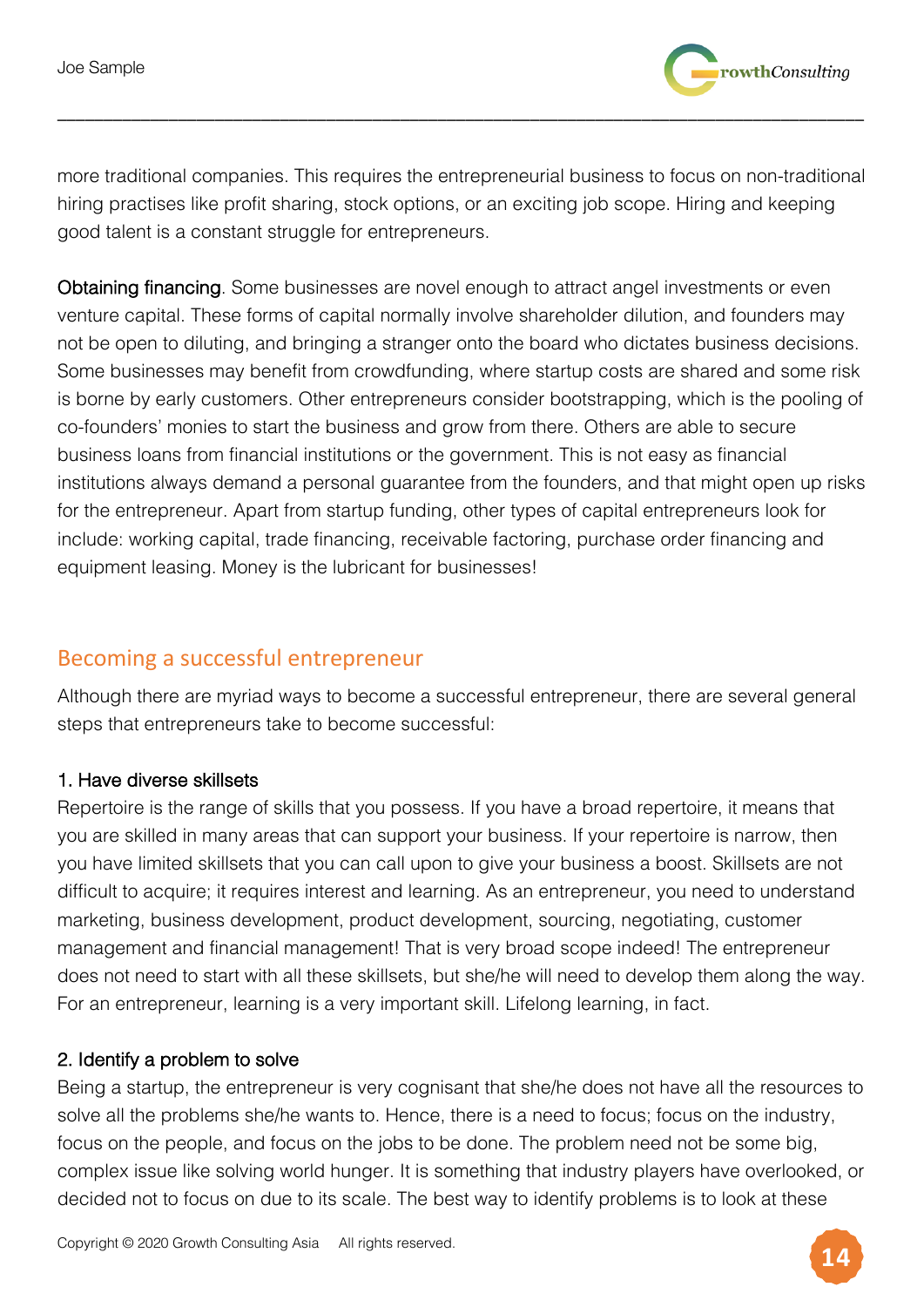

industries as an outsider or even as a customer. The less entrenched one is on the problem, the better it is for one to identify it. This therefore requires that the entrepreneur consume content from diverse sources; through books, articles, documentaries, podcasts, seminars, networking. By getting confirming signals through various channels, the entrepreneur can better appreciate the breadth and depth of the problem, selecting the one problem statement that will provide sufficient scale for the entrepreneur to work his/her magic on!

\_\_\_\_\_\_\_\_\_\_\_\_\_\_\_\_\_\_\_\_\_\_\_\_\_\_\_\_\_\_\_\_\_\_\_\_\_\_\_\_\_\_\_\_\_\_\_\_\_\_\_\_\_\_\_\_\_\_\_\_\_\_\_\_\_\_\_\_\_\_\_\_\_\_\_\_\_\_\_\_\_\_\_\_\_\_\_

### 3. Solve that problem

The greatest asset for the entrepreneur is her/his ability to act; in this case, to solve the problem. They say that ideas are aplenty but solutions are few. The entrepreneur will then set out to solve the problem through the scientific method. Understanding that she/he does not have all the answers, the entrepreneur will map out the different hypotheses and run tests to confirm them. Unless the entrepreneur is inventing a better mousetrap, where secrecy might be key, other solutions will come with a large amount of co-creation. This means that the entrepreneur must be willing to share, to onboard different partners, and create value for the customers facing the problem. Yet having customer value is not enough; the solution must be able to be created. And knowing how to make one of such product might not be a problem, but what about making many such products? Can this be done economically? And finally, having scale is not enough if you cannot protect that. Hence, the entrepreneur needs to step through each set of experiments to finally bring the solution to the market.

#### 4. Passion to drive past roadblocks

And there will be many. Some are regulatory; some are capability; some are market; some are industry; some are habits; some are scientific; some are real; some are imaginary. This is par for the course for entrepreneurs. Yet some will be disheartened by them, others will be energised by them. What it takes is one's passion to drive past these roadblocks, combining enthusiasm with knowledge and discovery. It also takes courage to admit when one is wrong, pivot and then move onto a different trajectory. But the vision does not change, just the actions. Since the entrepreneur understands that she/he does not know what she/he does not know, actions are taken to drive past these unknown unknowns, moving them into known unknowns and ultimately into known knowns. This will take time, resources and a lot of passion!

#### 5. Financial stability

Time and time again, we've seen promising companies go bust for lack of finances. The latest we've seen is how Covid-19 has grounded airlines, causing many to be saved by governments; and long-time establishments in F&B, tourism and retail capitulating and filing for bankruptcy. What amount constitutes financial stability depends on the industry; but what is required is being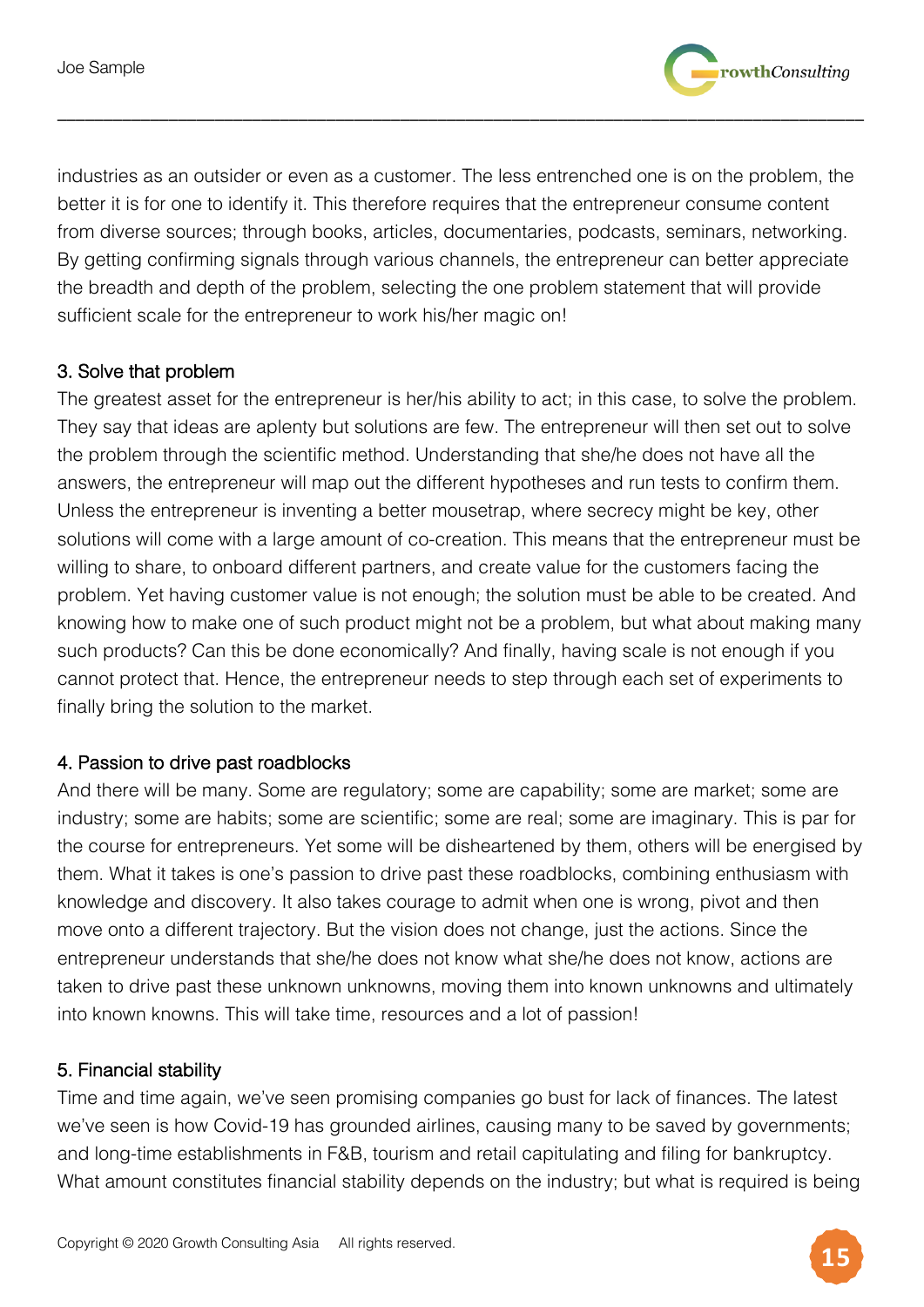

able to set aside reserves that allow the business to continue in the face of an economic downturn. This stability does not always translate to money in the bank; the ability to draw on funds when the time comes is sufficient. But at the back of every entrepreneur's mind is that a good business does not die for lack of ideas and execution, it dies for lack of money.

\_\_\_\_\_\_\_\_\_\_\_\_\_\_\_\_\_\_\_\_\_\_\_\_\_\_\_\_\_\_\_\_\_\_\_\_\_\_\_\_\_\_\_\_\_\_\_\_\_\_\_\_\_\_\_\_\_\_\_\_\_\_\_\_\_\_\_\_\_\_\_\_\_\_\_\_\_\_\_\_\_\_\_\_\_\_\_

# The optimal growth mindset profile for an entrepreneur

As you may have guessed, the optimal growth mindset profile for the entrepreneur is growth scores for all dimensions. However, the relative strengths of the dimensions are not the same; and we are not expecting extremely high scores, even if they are all in the growth zone.

The optimal profile for the entrepreneur is shown here:



### Notes in understanding the term "optimal"

- 1. There is no specific ideal or optimal profile. The scores here are a reflection of the relative dimensional strengths. Hence, a plus or minus 0.2 score is still within the accepted "optimal" range.
- 2. Even if people exhibit a different profile from this standard, it does not mean that the person cannot be transformational.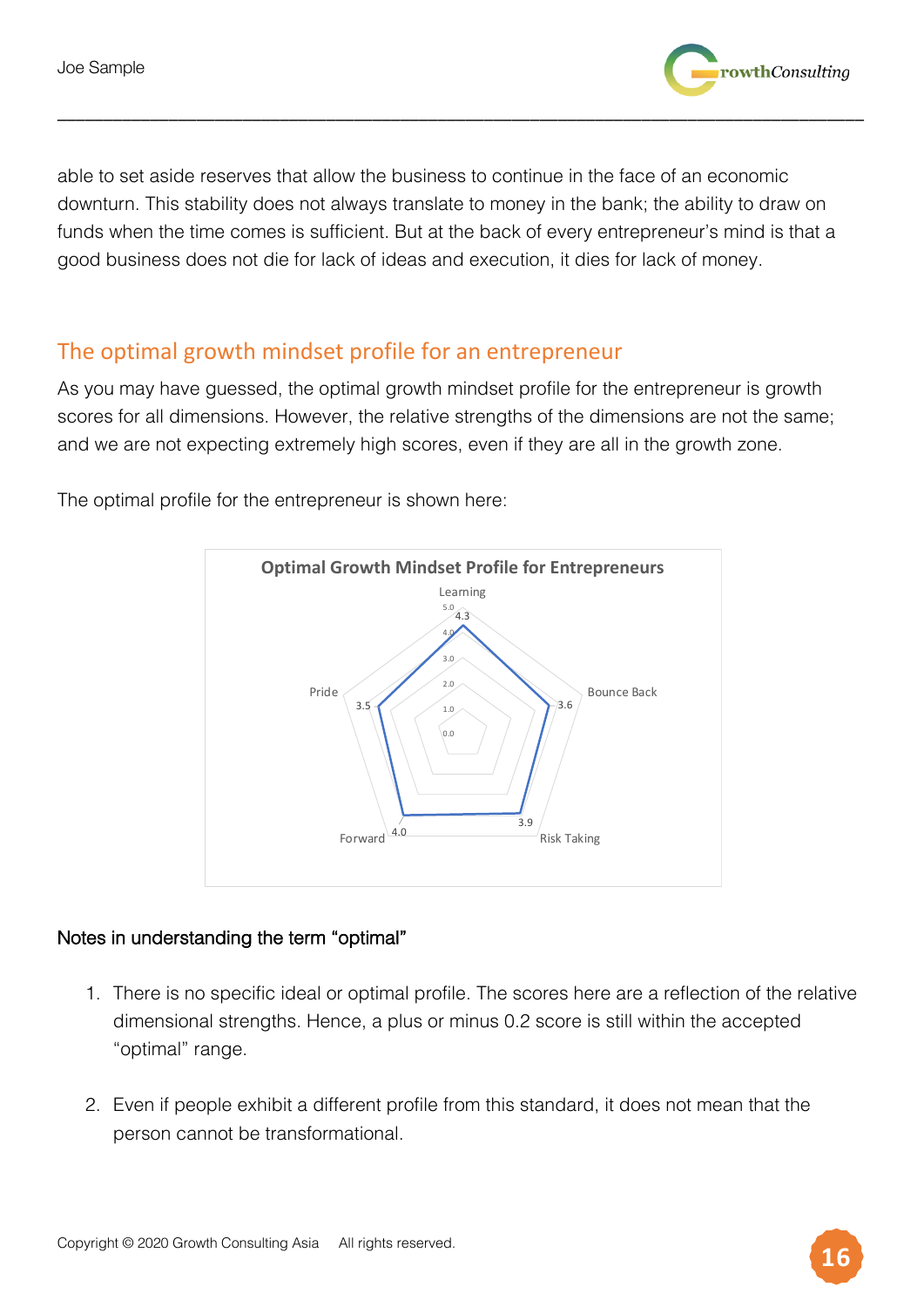

3. Scores higher than this standard are not necessarily better, nor are scores lower than this standard necessarily poorer. One needs to understand the impact of the dimension on leadership before one can be certain.

\_\_\_\_\_\_\_\_\_\_\_\_\_\_\_\_\_\_\_\_\_\_\_\_\_\_\_\_\_\_\_\_\_\_\_\_\_\_\_\_\_\_\_\_\_\_\_\_\_\_\_\_\_\_\_\_\_\_\_\_\_\_\_\_\_\_\_\_\_\_\_\_\_\_\_\_\_\_\_\_\_\_\_\_\_\_\_

# Understanding the Optimal Entrepreneurship Profile

- 1. Learning dimension is the highest. As outlined above, lifelong learning is a very important aspect for entrepreneurs. In order to uncover the problem statements and creating the solutions for them, there is a constant need to uncover, learn, understand and then solve. Even after the solution has been created, the entrepreneur is constantly learning to improve the outcomes, increasing the value to customers. Hence, if dimension should best define entrepreneurship, it would have to be the Learning dimension.
- 2. Forward and Risk-Taking are the next strongest dimensions. Recall that the growth zone for Forward means that the entrepreneur adopts an adaptive process in moving ahead. Hence, the entrepreneur would have to risk his/her personal reputation, industry standing, past successes and even academic achievements to move ahead and uncover new knowledge. Even if the entrepreneur wants to plan his/her way ahead, there is very little that can be done, since he/she is constantly working at the fringes of the dominant logic. Hence, the entrepreneur will need to embrace his/her Learning strength, bolstered by the Risk-Taking dimension, in moving ahead; always adapting as he/she moves along, but always clear about what information is being sought. The interplay between Learning, Forward and Risk Taking define the entrepreneur's raison d'être.
- 3. Bounce-Back is one of the two lowest scores. While still in the growth zone, Bounce Back and Pride are the two lowest dimensions. We understand that the ability to Bounce Back will give us the confidence to take risks; yet for the entrepreneur, whether Bounce Back is very high or not, the risks will still have to be taken, since this is the nature of the job. That is why Bounce Back need not be as high as Risk Taking, but by still being in the growth zone, it basically forms the basis for the higher Risk-Taking dimension.
- 4. Pride is the lowest growth dimension. Finally, with Pride being in the growth score, it means that the entrepreneur tends not to be presumptive of the results, but looks to uncover what is really happening, and from there, iterate the solution. Yet, the Pride dimension is on the cusp of the growth zone, and with a  $+/-$  0.2 score within the optimum, it can still border on the transition zone. So why is that? Recall that one of the steps to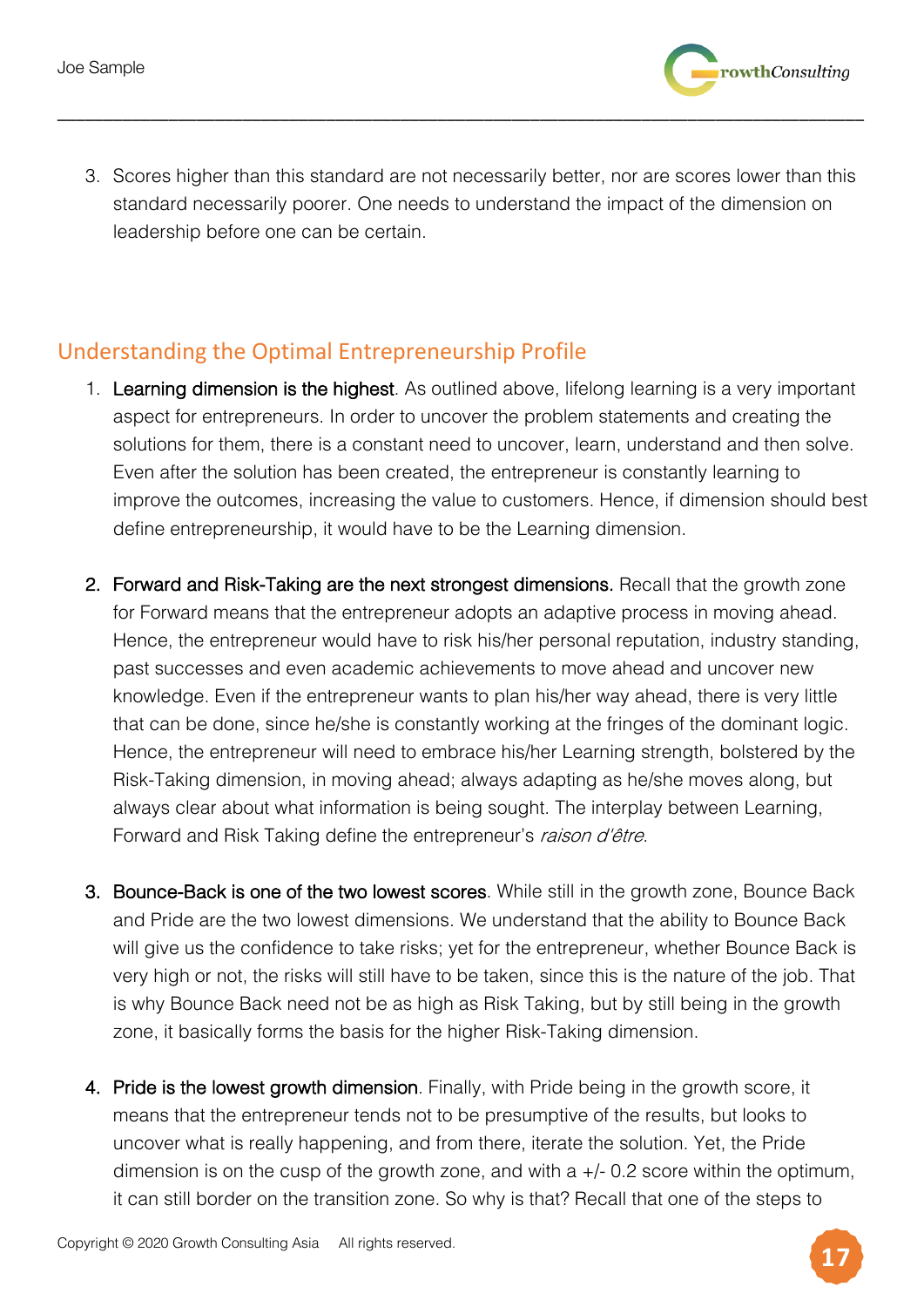

being a successful entrepreneur is a broad repertoire; to have a diverse skillset. This makes the entrepreneur somewhat of an expert in certain fields. This allows him/her to spot the answer faster than most people, and then focussing on that to move ahead. This requires some element of fixedness in Pride, even though it is still generally in the growth zone. Hence the optimum level for Pride is just just-growth.

\_\_\_\_\_\_\_\_\_\_\_\_\_\_\_\_\_\_\_\_\_\_\_\_\_\_\_\_\_\_\_\_\_\_\_\_\_\_\_\_\_\_\_\_\_\_\_\_\_\_\_\_\_\_\_\_\_\_\_\_\_\_\_\_\_\_\_\_\_\_\_\_\_\_\_\_\_\_\_\_\_\_\_\_\_\_\_

# Gap Analysis

The intent of knowing the gap between our current scores and the optimal scores is so that we understand how our current tendencies either help us or hinder us in becoming a transformational leader, and what we can do to develop ourselves to become better. Let us see how your profile compares with the optimal:



Points to note:

- 1. Your tendencies for each dimension meet the optimal profile when your score is +/- 0.2 from the optimal.
- 2. Your tendencies exceed the optimal profile if your scores are  $\ge$  =  $+0.3$  from the optimal
- 3. Your tendencies do not meet the optimal profile if your scores are <= -0.3 from the optimal.
- 4. It does not mean that if your score for a dimension exceeds the optimal, you are better than the optimal.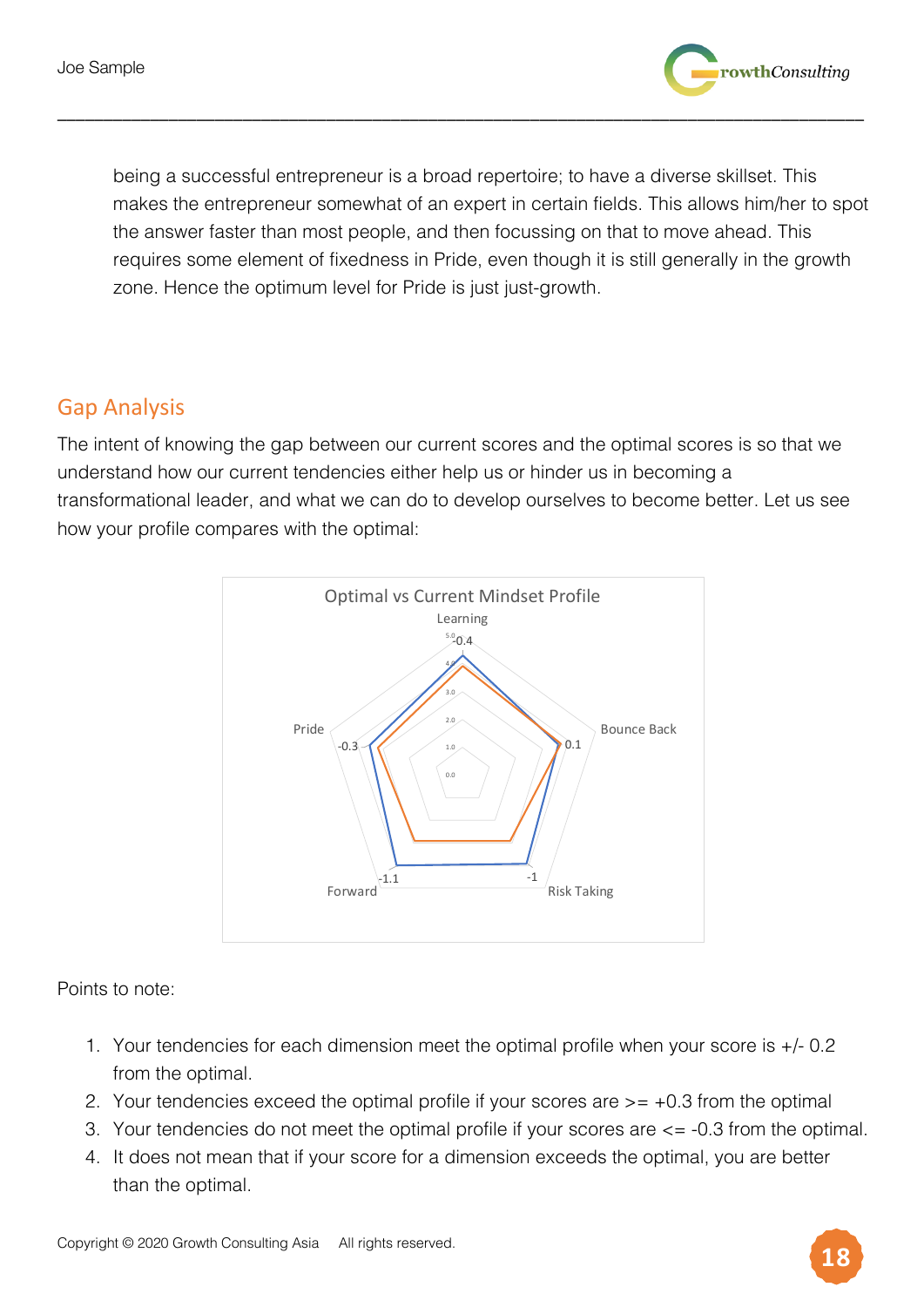

5. It also does not mean that if your score does not exceed the optimal, you are worse than the optimal.

\_\_\_\_\_\_\_\_\_\_\_\_\_\_\_\_\_\_\_\_\_\_\_\_\_\_\_\_\_\_\_\_\_\_\_\_\_\_\_\_\_\_\_\_\_\_\_\_\_\_\_\_\_\_\_\_\_\_\_\_\_\_\_\_\_\_\_\_\_\_\_\_\_\_\_\_\_\_\_\_\_\_\_\_\_\_\_

The following provides you with the meaning of your gap, and offers developmental suggestions to get you in a better position, if necessary, for each dimension.

#### 1. Learning

Your Learning dimension does not meet the optimal.

Even though you did not meet the optimal score, you are still in the growth zone, which is very important for an entrepreneur. As the very nature of entrepreneurship is learning and uncovering new knowledge, your score demonstrates your tendency to do just that. And since you are not afraid to "fail" because you know that failing leads to learning, you will also understand that your business idea is always one step from failure. This will encourage you to continuously embrace learning to lead ultimately to success – however that is defined.

Development:

Continue to expand your areas of expertise. Get involved in development of new competencies as the business grows. This will enable you to uncover new norms and mental models, pushing you and your business to greater heights. This is how we get from good to great.

#### 2. Bounce Back

Your Bounce Back dimension meets the optimal.

Being in the growth zone for this dimension is great. You have high resilience to failure and this will allow you to pick yourself up from any "failure" should you be faced with them. You have the character, the competence, the connections, the confidence and the coping skills to deal with setbacks. This should always be embraced and harnessed. Yet, you might not want to overly apply them in your business for fear of instilling overconfidence. This has the unintended consequence of making you or your team take too much risk, thereby setting them up to fail. Intentional failure is not a good thing, because it was a result of hubris. Stretch your team, by all means. But don't set them up for failure, that is irresponsible as an entrepreneur.

#### Development:

Confidence is good in an entrepreneurship but be on the lookout for overconfidence. Learn to dial down any hubris. Limit resources and keep the whole team on their toes by reminding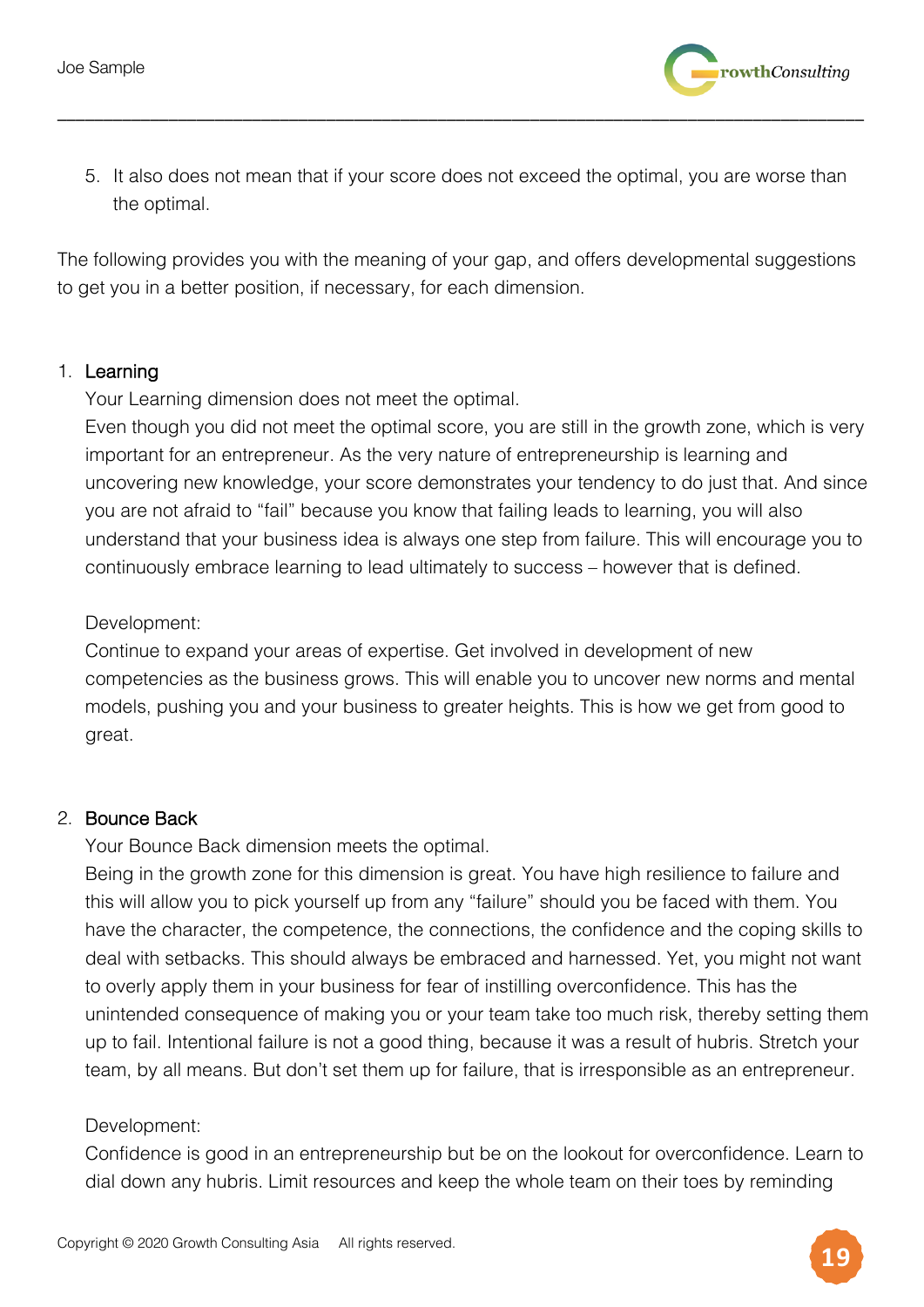

them that an entrepreneurship is always one fall away from failure. There is a thin line between confidence and overconfidence, so don't be blindsided by the latter.

\_\_\_\_\_\_\_\_\_\_\_\_\_\_\_\_\_\_\_\_\_\_\_\_\_\_\_\_\_\_\_\_\_\_\_\_\_\_\_\_\_\_\_\_\_\_\_\_\_\_\_\_\_\_\_\_\_\_\_\_\_\_\_\_\_\_\_\_\_\_\_\_\_\_\_\_\_\_\_\_\_\_\_\_\_\_\_

#### 3. Risk Taking

Your Risk Taking dimension does not meet the optimal.

Even though you may not have met the optimal score, you are still within the higher transition zone in this dimension, and that means that you are comfortable to risk your reputation, your successes, your achievements – and that of your team – so long as it is within certain capability limits. You will tend to look at the cost of the risk as an investment, and you can accept certain amount of losses, so long as it is within limits. You are not known to be conservative, but neither are you brash. You are able to manage the downside of any initiative well, insulating you and your business against unkind comments and business backlash.

#### Development:

Be on the lookout for instances where you might be taking too much risk or where you might be too conservative. Learn to work with a coach to calibrate your response to such situations so that you do not inadvertently hold up the development of yourself or your team; or conversely, to bet more than the bank!

### 4. Forward

Your Forward dimension does not meet the optimal.

Being in the higher transition zone for Forward means that while you are comfortable to take that first step and commit resources to meeting goals, you also know that you cannot do it blindly and without at least an overview of the steps you would be taking to get to where you want to be. You are also comfortable to pivot your ideas if you come to a dead-end, chalking that to circumstances and learning along the way. This will give your team members the confidence and the drive to move forward, reaching first for the low hanging fruits, and then scaffolding that to higher and loftier goals. You always encourage your team to move ahead, but not without a plan, even though you know that all plans are bound to change. And therein lies the beauty of a resilient plan – it allows for change.

#### Development:

Learn how to develop scenarios. This is a key management tool that leaders can use to give both themselves and their team, the confidence in going forward. It does not typically map all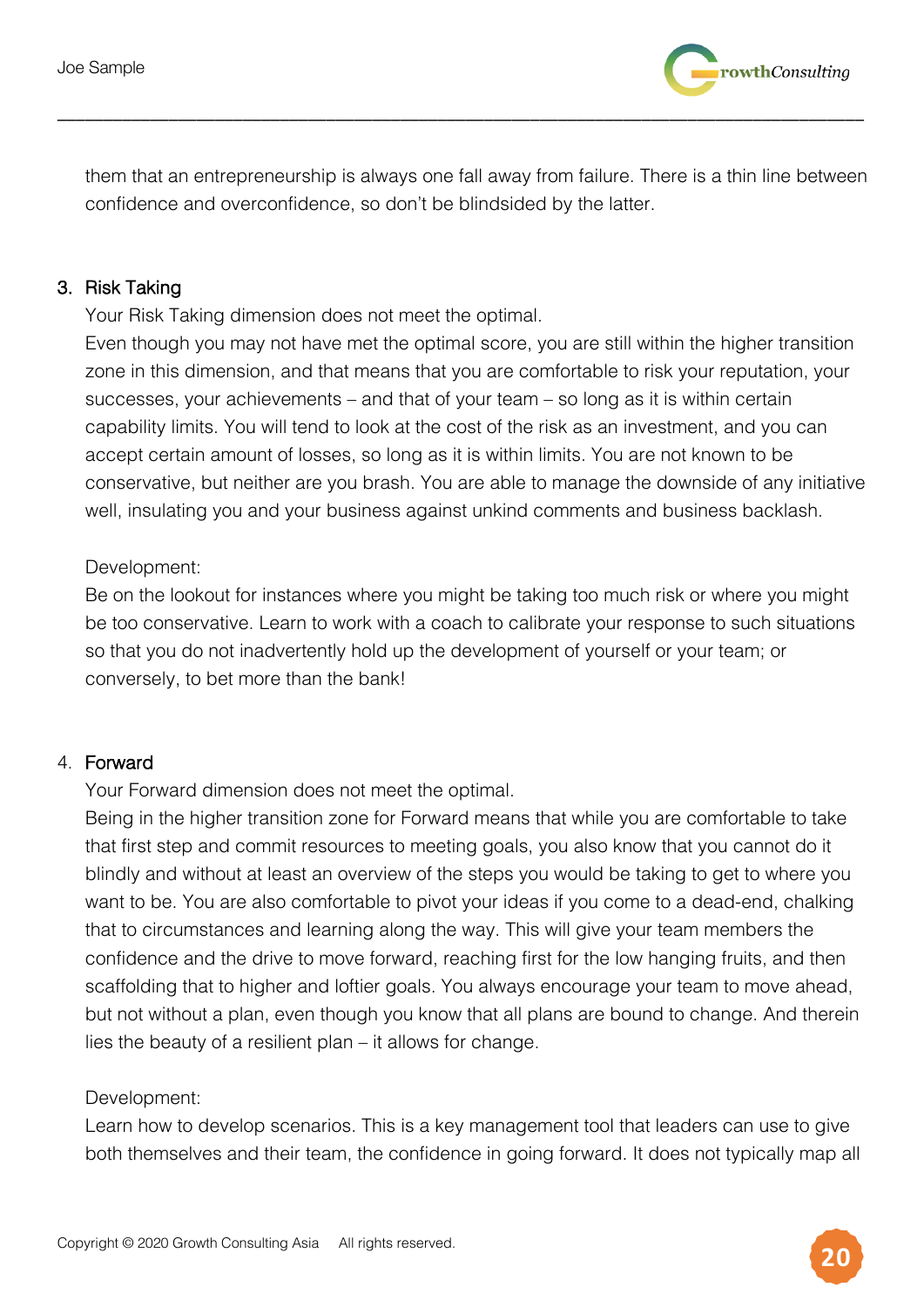

the steps, but it does so in broad strokes so that the strategic components of the decision are captured in the plan and worked on.

\_\_\_\_\_\_\_\_\_\_\_\_\_\_\_\_\_\_\_\_\_\_\_\_\_\_\_\_\_\_\_\_\_\_\_\_\_\_\_\_\_\_\_\_\_\_\_\_\_\_\_\_\_\_\_\_\_\_\_\_\_\_\_\_\_\_\_\_\_\_\_\_\_\_\_\_\_\_\_\_\_\_\_\_\_\_\_

#### 5. Pride

Your Pride dimension does not meet the optimal.

In the higher transitional zone for Pride, you tend to have some fixed tendencies regarding your past experience and knowledge. You are confident in your abilities and the depth of knowledge and experience, and you make that known at times, even though you prefer to keep that to yourself while you hear out your team members. You are open to hearing what they have to say, and you are keen to see how your knowledge stacks up with the current information. While you are generally open to hearing what they have to say and will suppress your urge to correct them, you tend not to hold your peace when they are truly far away from the reality that you know to be true. For these cases, you will prefer to just tell them they are wrong, point them in the right direction, and tell them to move on. After all, you say, time is money! Yet, as an entrepreneur looking to uncover new knowledge, it would be wise to allow the process to disclose these truths by themselves so that you do not layer your own judgement on the situation.

#### Development:

Entrepreneurs always have these dual opposing needs – development and performance. Sometimes, it is so much easier to just tell people what is wrong so that we do not allow performance to slip. Yet, that will put paid all your efforts at developing them. You should learn to keep quiet, allow them to learn, while you can engineer a fail-safe solution that will kick in when the situation turns for the worse. This way, you allow your team members to be selfsustaining, while you still manage the performance. A truly growth-minded win-win solution!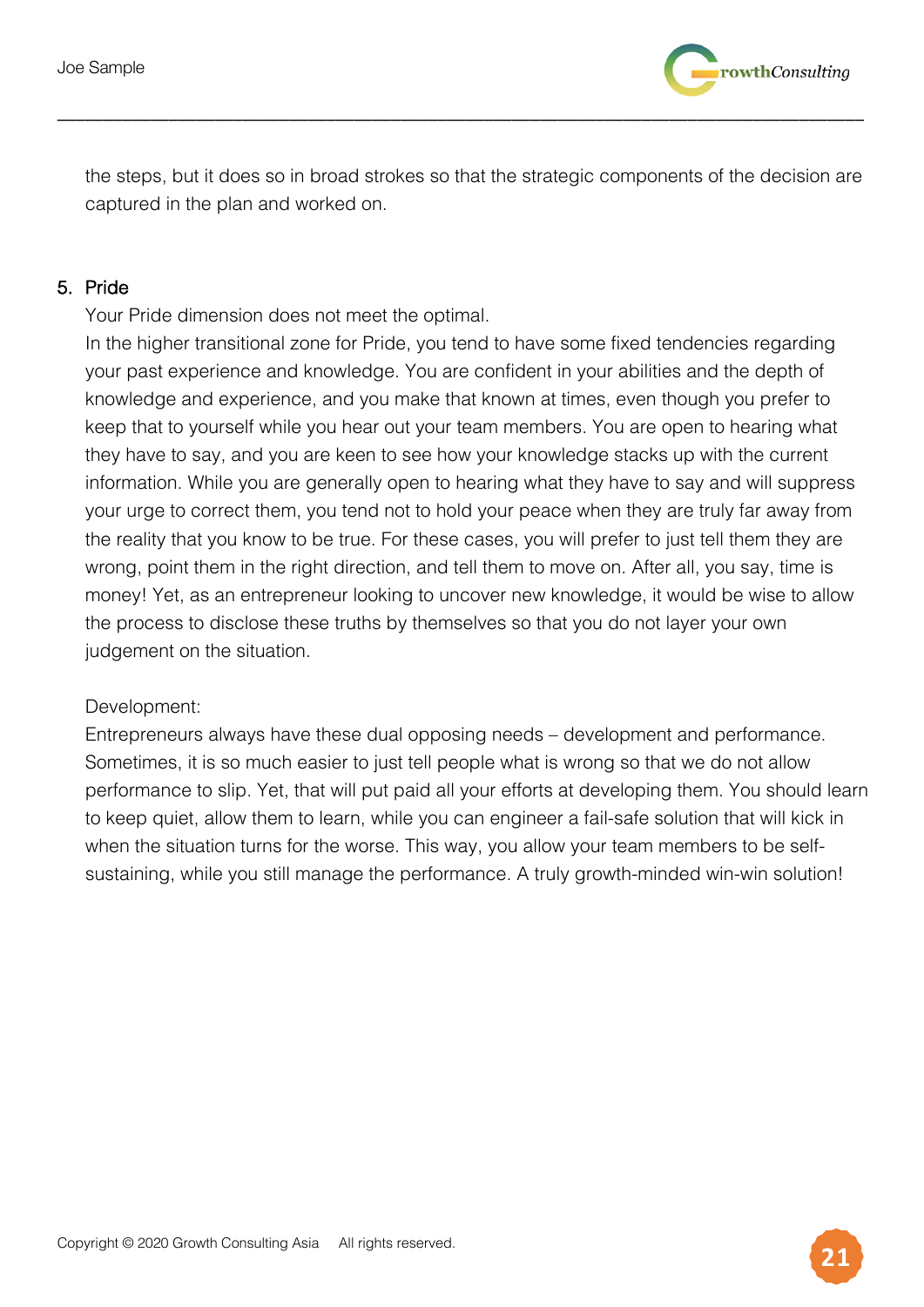

# Self-Reflection:

- 1. What aspects of the analysis do I agree with?
- 2. What aspects of the analysis don't I agree with?
- 3. What reasons do I have for not agreeing?
- 4. In what ways can the aspects I don't agree with be right?

\_\_\_\_\_\_\_\_\_\_\_\_\_\_\_\_\_\_\_\_\_\_\_\_\_\_\_\_\_\_\_\_\_\_\_\_\_\_\_\_\_\_\_\_\_\_\_\_\_\_\_\_\_\_\_\_\_\_\_\_\_\_\_\_\_\_\_\_\_\_\_\_\_\_\_\_\_\_\_\_\_\_\_\_\_\_\_

5. What do I need to do to develop my mindset for leadership?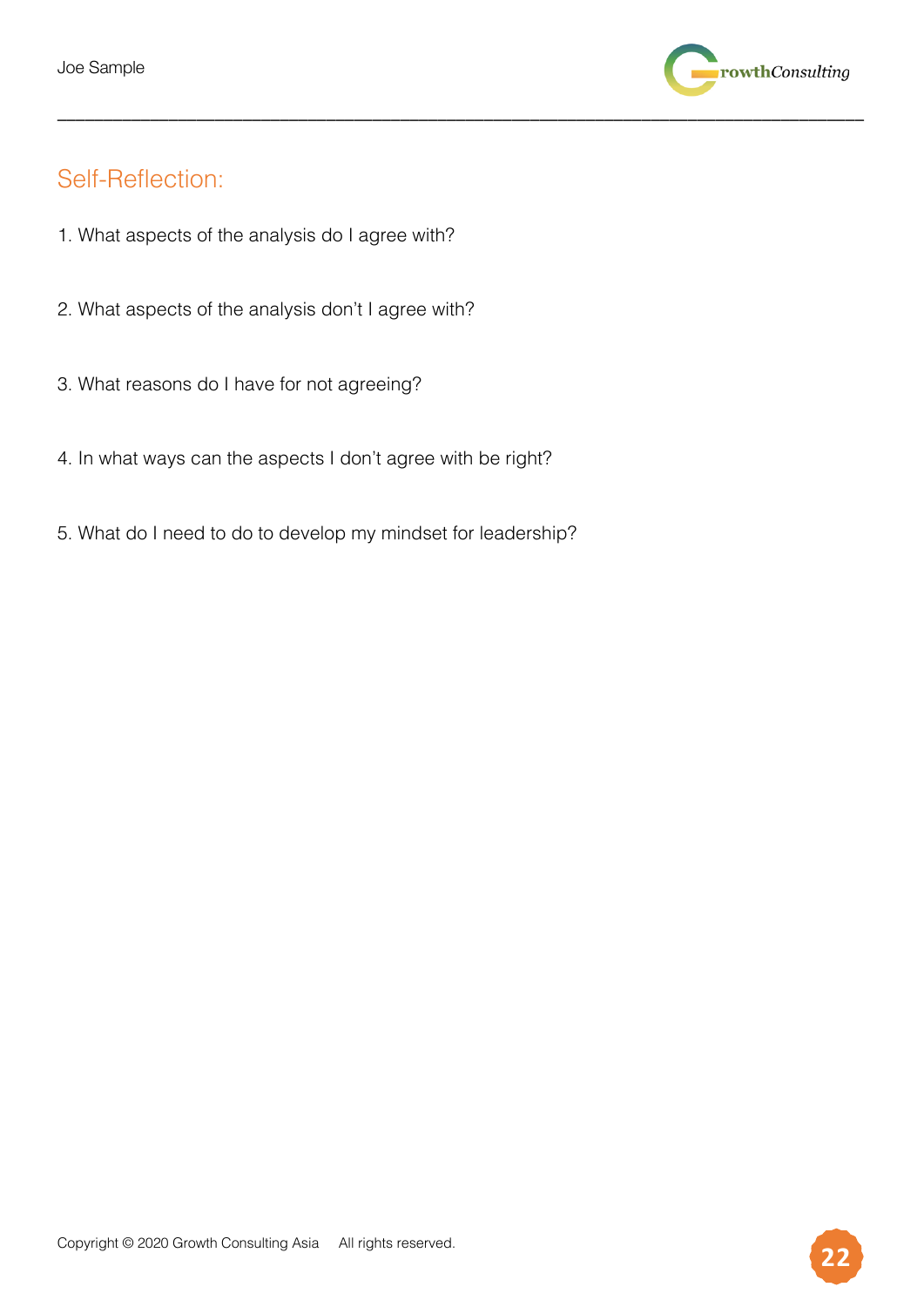

# Working with the Growth Mindset

\_\_\_\_\_\_\_\_\_\_\_\_\_\_\_\_\_\_\_\_\_\_\_\_\_\_\_\_\_\_\_\_\_\_\_\_\_\_\_\_\_\_\_\_\_\_\_\_\_\_\_\_\_\_\_\_\_\_\_\_\_\_\_\_\_\_\_\_\_\_\_\_\_\_\_\_\_\_\_\_\_\_\_\_\_\_\_

The growth mindset

- works on openness
- works with experience
- works with humility
- works on possibilities
- works on failure
- works on solutions

## 1. It works on openness

The thing about the growth mindset is, you need to be open; open to learning, open to sharing, open to being wrong. It is only in an environment of openness that we can risk being wrong and not be judged for that. If these are not present, you would not be able to build a growth minded organisation. As such, as you build your business, you need to build a culture that does not hide behind structures, behind politics, behind power. It needs to be open to the truth, and it has to have a culture that does not shoot the messenger when that truth is uncovered.

## 2. It works with experience

Knowledge begets knowledge; growth begets growth. And these stem from experience. Hence, get your experienced people to share; get them to contribute. And if you don't have any, then go out there and get some experience yourself! Because that powers learning, which powers the growth mindset!

# 3. It works with humility

If we cling to our past achievements, thinking that we know the way forward today because we knew the way forward yesterday, then we might be in for a rude shock. Covid19 has changed the status quo for all businesses, and what used to work right up to March 2020, may well not be valid now. Hence, we as an business, must be humble enough to accept that we do not know what we do not know now, and go forward to learn anew.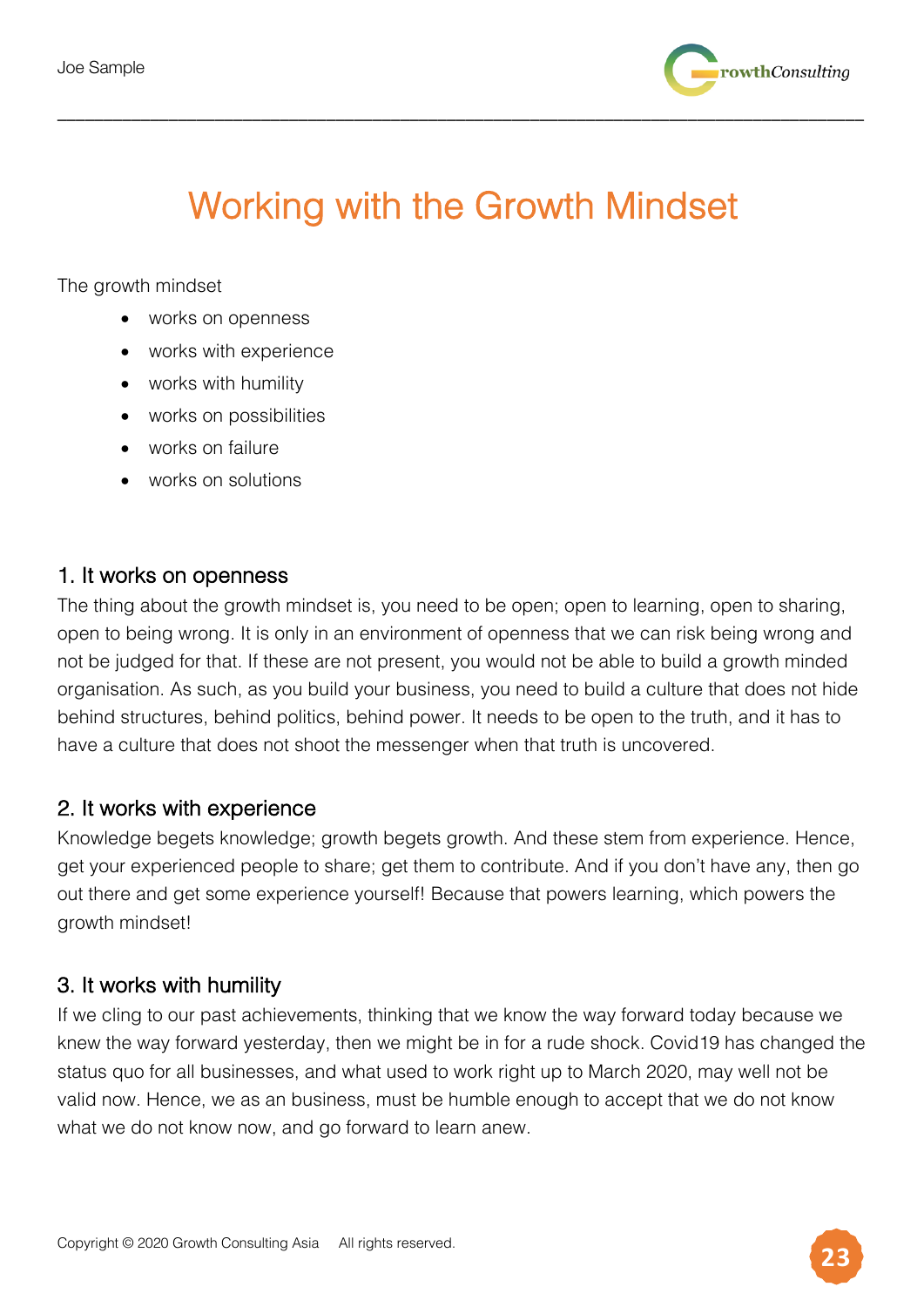

# 4. It works on possibilities

Since we won't likely know what we don't know, and more importantly, what we used to know may not even be valid, then we need to be open (there we go again!) to possibilities. Since we won't know for sure, all we can do is churn out the possibilities, and go out there and TRY! If we are waiting for a sure thing to happen, nothing is going to happen; and we will be wondering why the bus has not stopped at our stand. There are no sure things in this world, only possibilities. It is up to us to turn the possibility into a sure thing through experiments, tests and trials. The faster we are able to convert the possibilities into a sure thing, the better it would be for us. But be reminded that your competitors are also seeking the same opportunities, the same possibilities. Hence, you need to embrace it fast or be left picking up the crumbs!

\_\_\_\_\_\_\_\_\_\_\_\_\_\_\_\_\_\_\_\_\_\_\_\_\_\_\_\_\_\_\_\_\_\_\_\_\_\_\_\_\_\_\_\_\_\_\_\_\_\_\_\_\_\_\_\_\_\_\_\_\_\_\_\_\_\_\_\_\_\_\_\_\_\_\_\_\_\_\_\_\_\_\_\_\_\_\_

# 5. It works on "failure"

Of course, we don't deliberately go out to fail; but we also understand if we do not "fail", we are not putting enough effort to find out what works and what doesn't. Hence, we should not be afraid to fail. We will identify the risks, mitigate those that we can, and accept it as a cost of doing business for those we cannot. You certainly cannot mitigate every risk away; and neither should you! If you have squared all your risks away (normally by getting smaller and smaller), then where's the learning going to take place? Where's the failure? But don't engineer a catastrophic failure; fail fast and fail cheap. Make the cost of failure small, and the speed of failure quick. As an business, you will thus be able to fail quickly, so as to learn quickly!

## 6. It works on solutions

Finally, the growth mindset is solution-focused. That means that it is not simply focused on a problem, but in finding a solution to that problem. Of course, not all problems will have a satisfactory solution; or even any! But every problem presents an opportunity, as we have seen with Covid19. None of us ever thought that our people can work from home over long stretches of time, and more importantly, to deliver on performance as though they were in the office. This calls into question the need to have such big and expensive offices. But that is just one "problem" among the long list of other problems. The key here is to help our business be growth minded, uncover the different problem statements, and be solution-focused.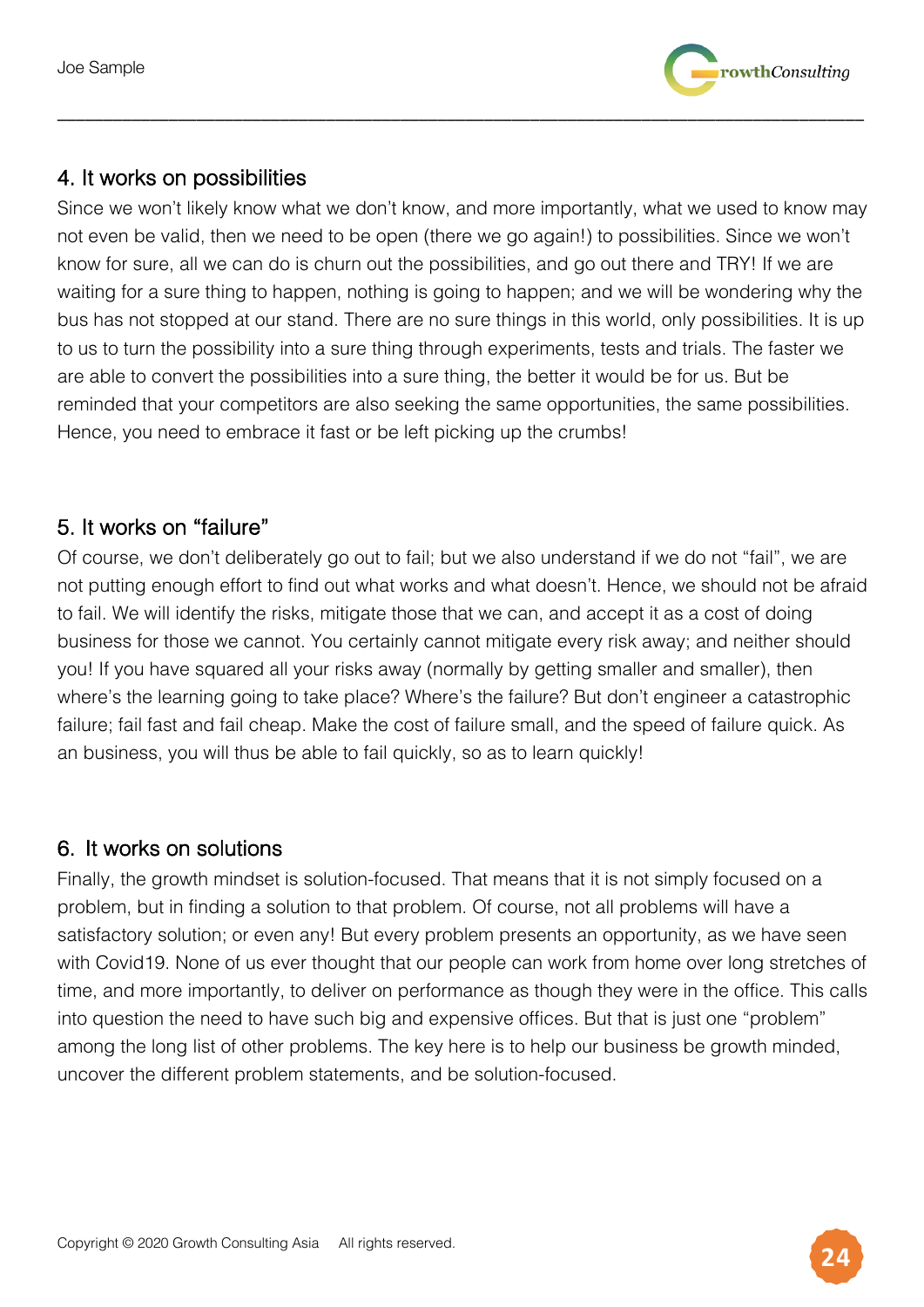

# Leading the team in times of uncertainty

\_\_\_\_\_\_\_\_\_\_\_\_\_\_\_\_\_\_\_\_\_\_\_\_\_\_\_\_\_\_\_\_\_\_\_\_\_\_\_\_\_\_\_\_\_\_\_\_\_\_\_\_\_\_\_\_\_\_\_\_\_\_\_\_\_\_\_\_\_\_\_\_\_\_\_\_\_\_\_\_\_\_\_\_\_\_\_

In this segment, we discuss the element of motivation. Leaders all around want to get the most and the best from their people, to ensure that their performance is at peak level, while keeping them satisfied in their roles. Covid-19 has created a lot of uncertainties – from jobs to wages to performance management. Indeed, to move forward as an organisation, we need to embrace the growth mindset, especially so now that we don't know what we don't know, and the future is murky. We must help our people embrace greater flexibility, greater learning, greater growth!

Here are some ways you can lead your staff beyond uncertainty.

#### 1. Encourage them to take risks

Staying close to shore never helped Christopher Columbus; and neither will it you! In this period when your competitors are prepping to jump the gates once business is resumed, you too need to do the same. You certainly cannot be caught off-guard! So, your people will need to take some risks, and you as a business leader must encourage them to do so; but just be mindful not to bet the whole company on this one big gamble (that is the stuff of the fixed mindset!). Remember our mantra…

#### Fail Fast. Fail Cheap.

#### 2. Reassure them that you got their back

The most difficult and painful thing to accept is after you encourage them to take risks and when they fail, you throw them under the bus! We have seen many such behaviours before in entrepreneurs but in this time of uncertainty, we need to reassess that position. We have to go into all our opportunities as a team. You may not be personally doing the heavy-lifting, but you got to have their back; you have to reassure them that nothing bad will happen to them if they are risking their position, their reputation, their competences for the company. Reassure them, not just by words – that is an important first step – but more importantly, by action.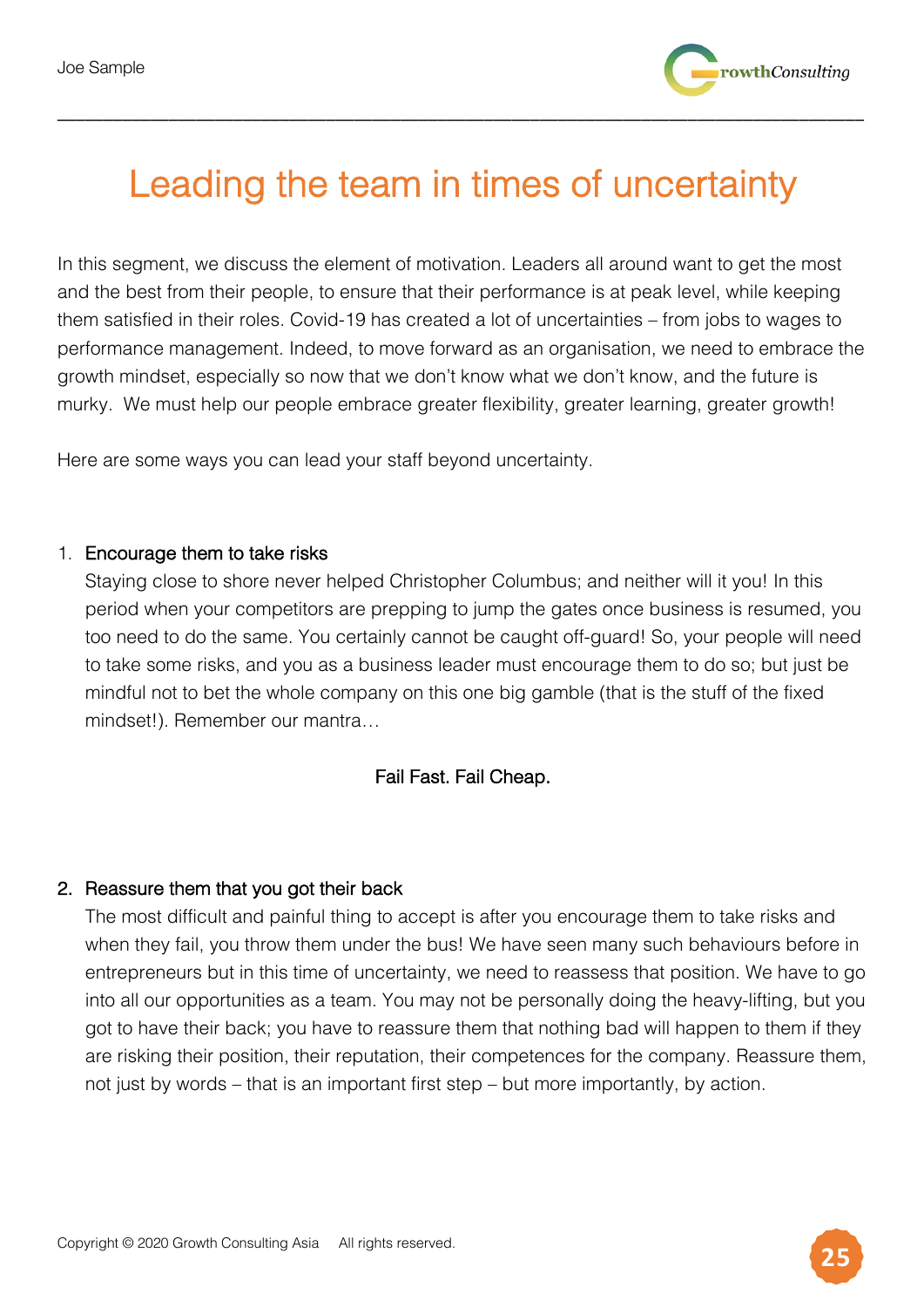

#### 3. Be the first to pick them up when they stumble

And they will. But don't operate your leadership from afar, be close to the ground. So when things go wrong for them, be the first to help out. Be the first to listen to them. You do not have to solve their problem – because we have seen how important it is for you to allow them to solve their own problems – but by being there for them, by giving them a new perspective, by offering them a way to bridge between them and other teams, you are providing them with exactly what they need at the time they need it. Be the first; not the last.

\_\_\_\_\_\_\_\_\_\_\_\_\_\_\_\_\_\_\_\_\_\_\_\_\_\_\_\_\_\_\_\_\_\_\_\_\_\_\_\_\_\_\_\_\_\_\_\_\_\_\_\_\_\_\_\_\_\_\_\_\_\_\_\_\_\_\_\_\_\_\_\_\_\_\_\_\_\_\_\_\_\_\_\_\_\_\_

#### 4. Set realistic, achievable targets

In times of uncertainty, our targets get out of whack! Performance cannot even be measured, rewards are hard to define, headcount is even changing! This creates a lot of uncertainty. What the successful entrepreneur needs to do is set realistic, achievable targets; you want to stretch them but not demoralise them. Because, growth mindset or not, if we stretch people past their productive zone, they will be extremely unproductive and miserable. The growth mindset will turn to fixed; and your efforts of making to a new endpoint will be thwarted. So be careful when you set targets; stretch them and motivate them but don't be so unreasonable that they give up even before they try!

#### 5. Understand that what worked in the past, might not work now

If the collective Pride score in your organisation is low, you need to be careful; it means a lot of people are stuck in the past. Imagine having 20 people in the startup all telling you how you should do your job because 5 years ago, they did it in some manner which you should now follow! They would all have missed the mark! We need to learn to be adaptable by accepting, as a business, that we don't know what we don't know; and we must now form new hypotheses to test. It could well be that what we did in the past is still valid; but it could well be totally invalid. No one knows for sure, since the situation is so novel and uncertain! So rather than saying that we know the way forward, say instead, "We know how to find the way out of this uncertainty!" And that way, for entrepreneurs and organisations alike, is not to do things as you had always done, but to identify what works now, and start doing that!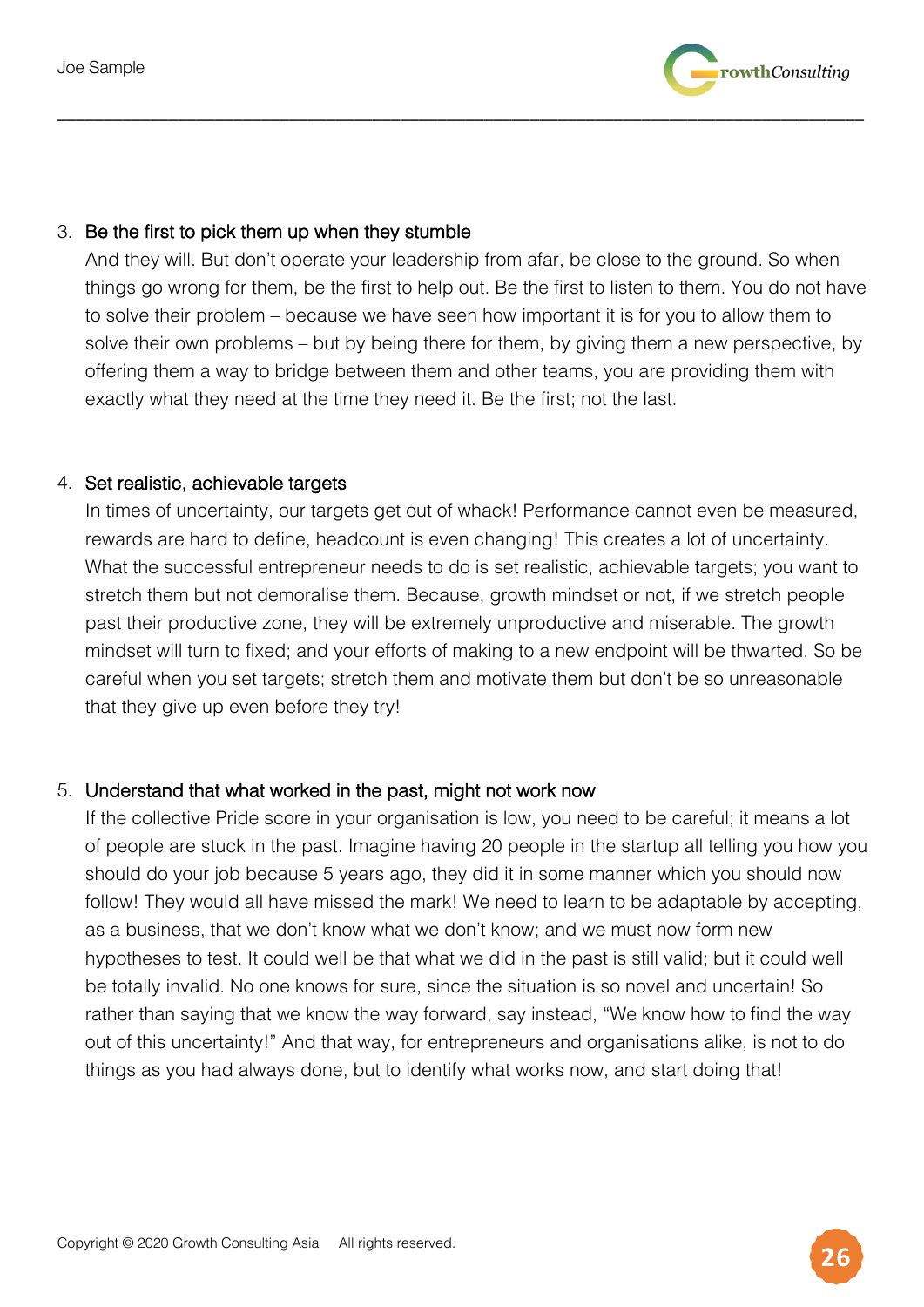

# **Conclusion**

\_\_\_\_\_\_\_\_\_\_\_\_\_\_\_\_\_\_\_\_\_\_\_\_\_\_\_\_\_\_\_\_\_\_\_\_\_\_\_\_\_\_\_\_\_\_\_\_\_\_\_\_\_\_\_\_\_\_\_\_\_\_\_\_\_\_\_\_\_\_\_\_\_\_\_\_\_\_\_\_\_\_\_\_\_\_\_

Entrepreneurship is an enigma; no one knows for sure what makes it successful. What we do know is that it is a heady melting pot of competence, confidence and capability. It is not like mathematics or computing where once you know how to count or code, you can always do that; similar to riding a bicycle. Entrepreneurship rises and falls based on the context, quite like the growth mindset. You can be super successful as an entrepreneur in one endeavour and a catastrophic failure in another! But one thing is certain; there has never been a successful entrepreneur who has never failed. Failure is the necessary path to success, and our attitude towards failure must be the same attitude towards success; that we all need them! But what brought us to success yesterday, can bring us to failure today; and that can bring us to success tomorrow. As such, in the ebb and flow of entrepreneurial success, we enlarge our experiences for each of the growth mindset dimensions, learning to adapt the right entrepreneurship skills for the right situation; and at the same time, the growth mindset. Just as there is no one set of right entrepreneurship skills, neither is there one set of right growth mindset profile. And while we have presented the optimal growth mindset for the successful entrepreneur, we also know that different profiles will still allow you to be a good one. And as all good entrepreneurs do, we continuously develop; develop ourselves as we develop our business.

We invite you to take the growth mindset assessment every 4-6 months to plot how you are developing yourself. You don't have to make any more payment for it, you simply go to www.growthconsultingtest.com and take the assessment, noting your scores and how they evolved over time. That will support you in your quest to become a better entrepreneur.

For more information on the growth mindset reports, corporate training, and coaching, please go to www.growthconsultingasia.com

You may also be interested in our other programmes:

- Strategic Thinking: The Right Decision EVERY TIME
- Design Thinking: Solving problems from a customer's perspective
- Critical Thinking: Of biases and how to deal with them
- Expert Negotiation
- Strategic Forecasting